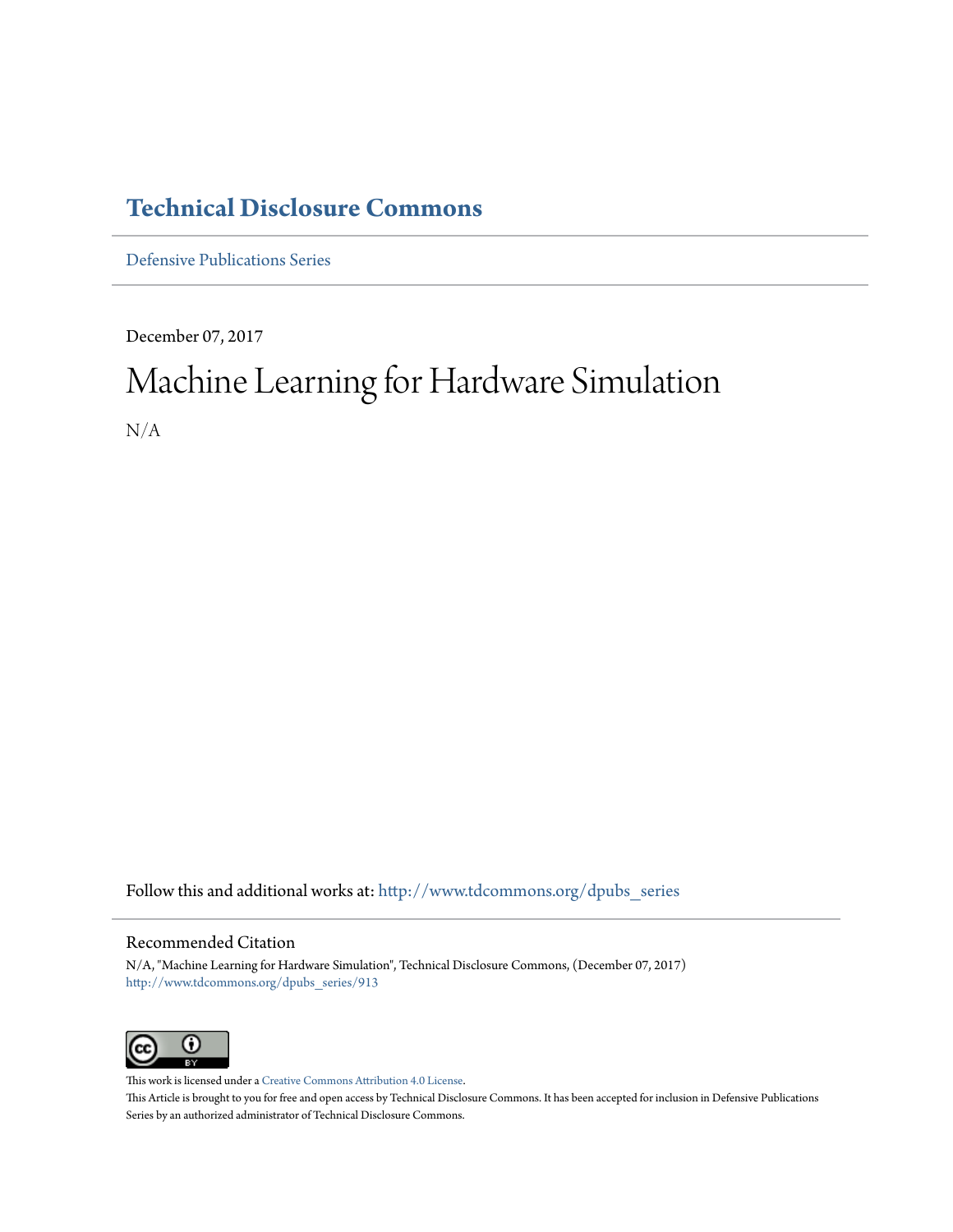### **Machine Learning for Hardware Simulation**

## **Overview**

Generally, the present disclosure is directed to improving hardware simulation through machine learning. In particular, in some implementations, the systems and methods of the present disclosure can include or otherwise leverage one or more machine-learned models to predict hardware test results based on data extracted from hardware.

### **Example Figures**

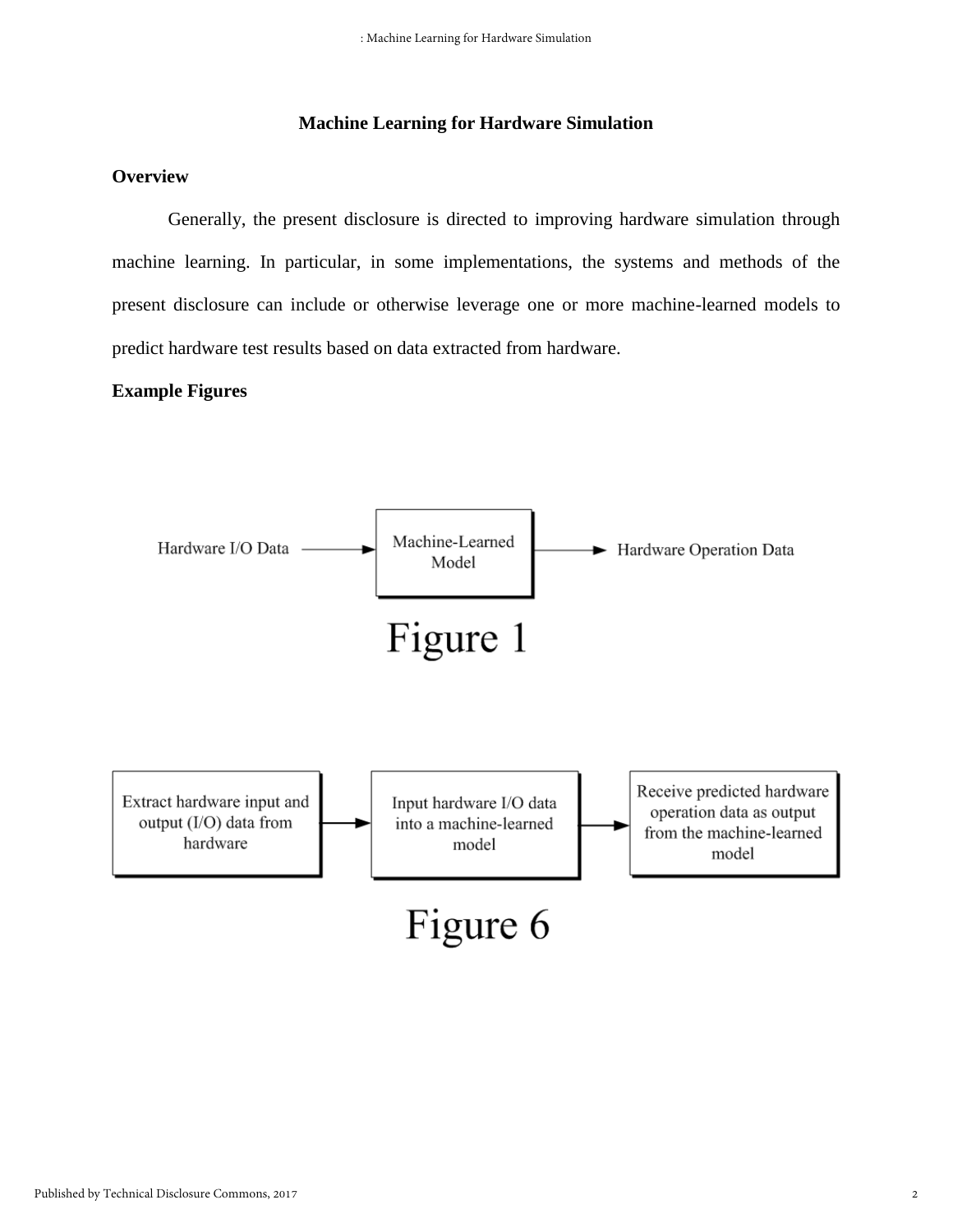### **Introduction**

Modern hardware systems are often incredibly complex and multifaceted. To test these hardware systems thoroughly, it is often desirable to create a software representation of the hardware, which can often be used to test the hardware (e.g., by simulating the performance and response of the hardware to various conditions) faster and/or at less cost. Coding such a software representation, however, is typically a time-consuming and expensive process, as the software is typically very complex and must be thoroughly tested for correct operation before the hardware testing can begin. As such, a faster and cheaper method of creating a software representation of hardware is necessary.

#### **Summary**

Generally, the present disclosure is directed to improving hardware simulation through machine learning. In particular, in some implementations, the systems and methods of the present disclosure can include or otherwise leverage one or more machine-learned models to predict hardware test results based on data extracted from hardware.

A computing system can extract data from sample hardware. For example, inputs such as keystrokes, mouse movements, touches, electrical signals, or any other suitable input the hardware is capable of receiving can be provided to the hardware. The system can record the output of the hardware in response to the given inputs. For example, the performance, outcome, operating parameters, or other characteristics of the hardware that occur in response to the input can be measured and logged. The system can then provide this logged hardware input and output data to a machine learning model to train the model to predict new output of the hardware given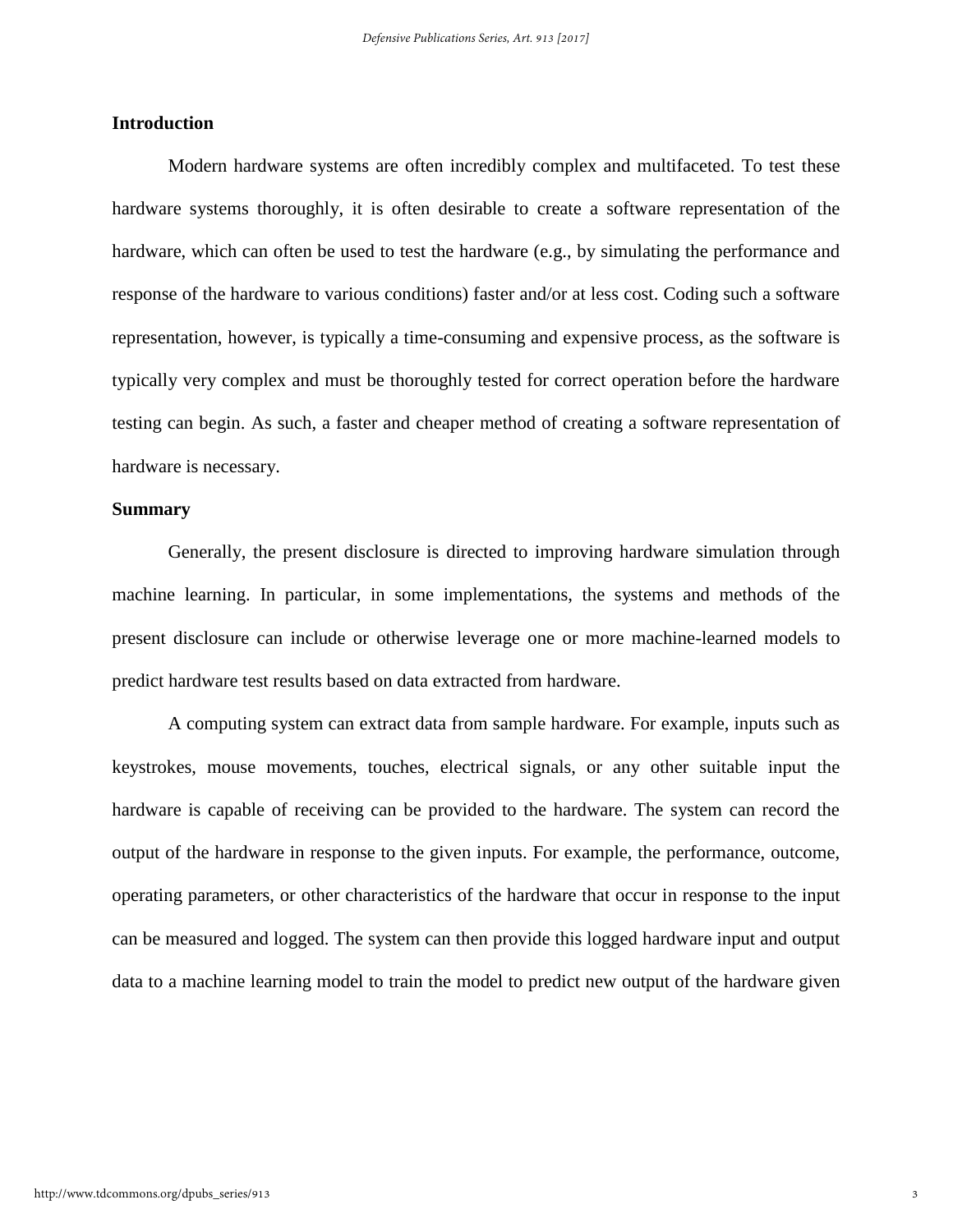a new input. This can be used, for example, to predict hardware malfunctions and expedite testing. In addition, the system can be used as an alternative or supplement to creating simulator code, which is often a long and expensive process.

As one simplified example for the purpose of illustration, the hardware may be a simple calculator. Data may indicate that a signal given to the input corresponding to the "4" button causes a digital signal "0100" to be sent to the screen of the calculator, causing the screen to display a 4. From this, the machine learned model can predict a signal "0100" will be sent if the "4" button is pressed. Of course, far more complex patterns of operation can be learned by the machine-learned model. The model can conceivably eventually mimic the function of the calculator to a high degree of accuracy given enough training data. Once this "simulation" is learned, new inputs untested in the training data can be given to the model and the model can predict the output that the hardware would provide or exhibit when given the new inputs.

Thus, the system can predict the operation of and test the hardware without the expensive and/or time consuming process of creating simulator code or the expensive and difficult process of testing actual hardware. In particular, the system can employ a machine-learned model to predict a malfunction or failure of the hardware with relative ease. The prediction can be used by itself or in tandem with traditional forms of software or hardware testing or other forms of quality assurance to anticipate issues or malfunctions.

#### **Detailed Description**

As described above, the present disclosure is directed to improving hardware simulation through machine learning. In particular, in some implementations, the systems and methods of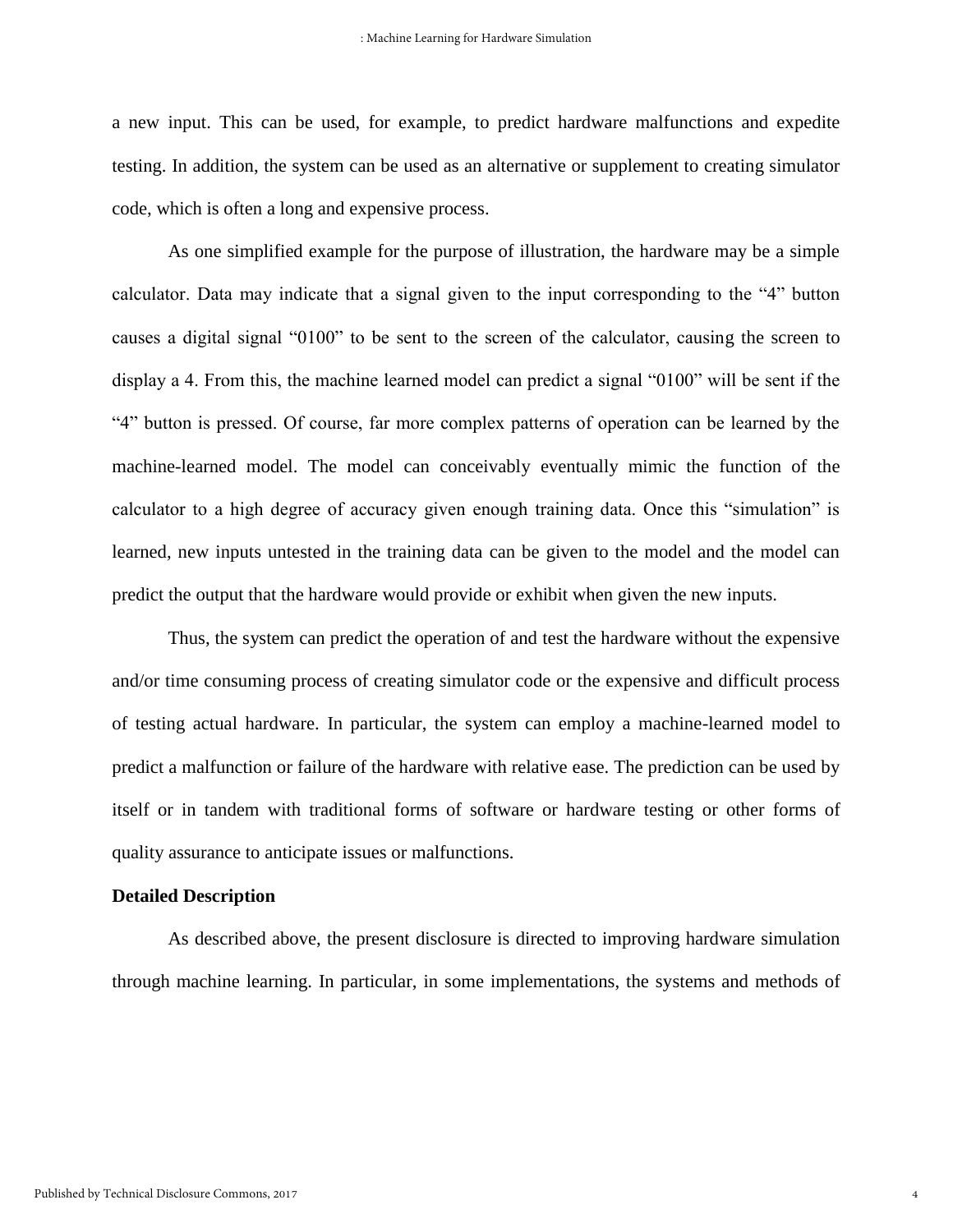the present disclosure can include or otherwise leverage one or more machine-learned models to predict hardware test results based on data extracted from hardware.

Figure 1 depicts a block diagram of an example machine-learned model according to example implementations of the present disclosure. As illustrated in Figure 1, in some implementations, the machine-learned model is trained to receive input data of one or more types and, in response, provide output data of one or more types. Thus, Figure 1 illustrates the machine-learned model performing inference.

In some implementations, the input data can include one or more features that are associated with an instance or an example. In some implementations, the one or more features associated with the instance or example can be organized into a feature vector. In some implementations, the output data can include one or more predictions. Predictions can also be referred to as inferences. Thus, given features associated with a particular instance, the machinelearned model can output a prediction for such instance based on the features.

The machine-learned model can be or include one or more of various different types of machine-learned models. In particular, in some implementations, the machine-learned model can perform classification, regression, clustering, anomaly detection, recommendation generation, and/or other tasks.

In some implementations, the machine-learned model can perform various types of classification based on the input data. For example, the machine-learned model can perform binary classification or multiclass classification. In binary classification, the output data can include a classification of the input data into one of two different classes. In multiclass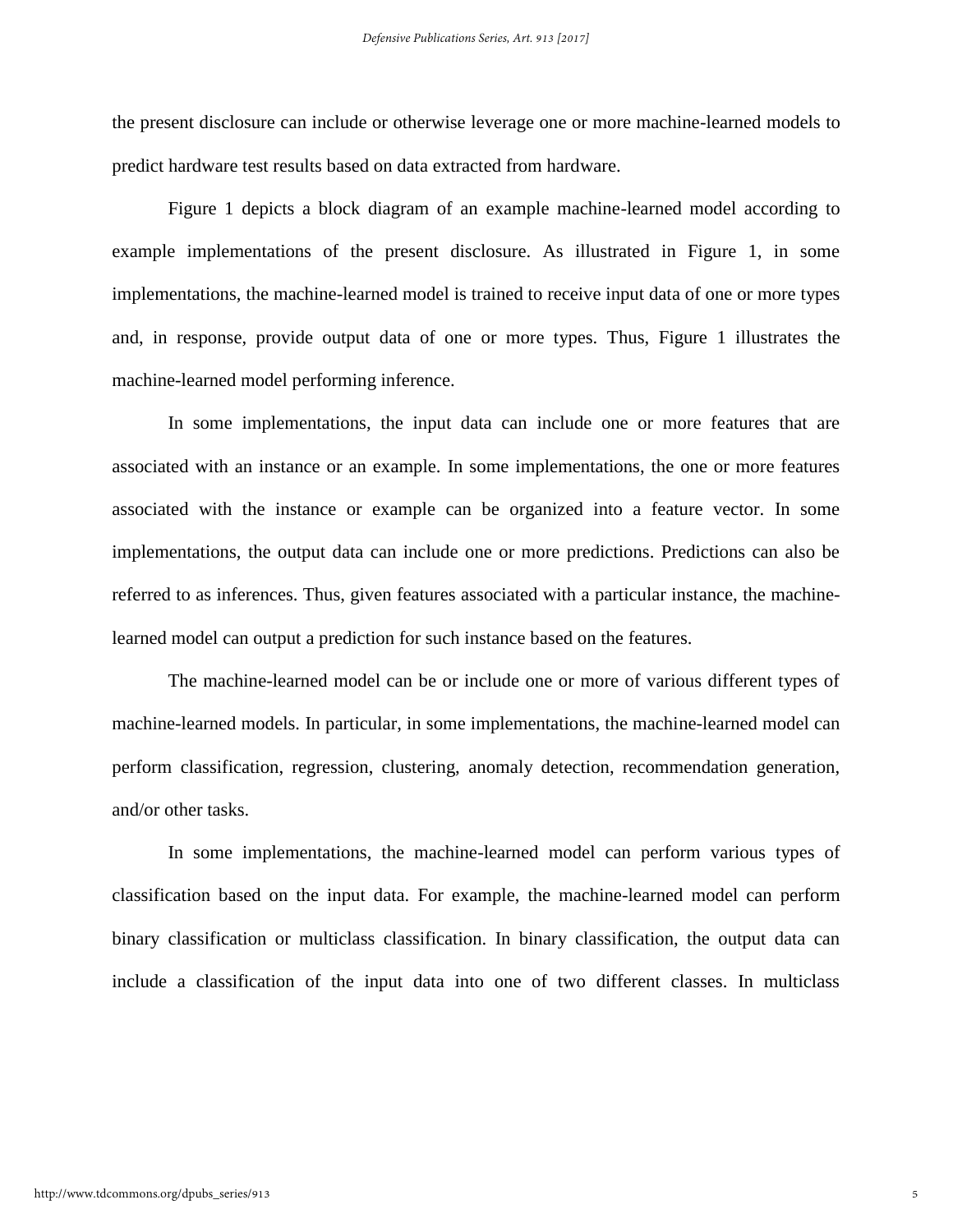classification, the output data can include a classification of the input data into one (or more) of more than two classes. The classifications can be single label or multi-label.

In some implementations, the machine-learned model can perform discrete categorical classification in which the input data is simply classified into one or more classes or categories.

In some implementations, the machine-learned model can perform classification in which the machine-learned model provides, for each of one or more classes, a numerical value descriptive of a degree to which it is believed that the input data should be classified into the corresponding class. In some instances, the numerical values provided by the machine-learned model can be referred to as "confidence scores" that are indicative of a respective confidence associated with classification of the input into the respective class. In some implementations, the confidence scores can be compared to one or more thresholds to render a discrete categorical prediction. In some implementations, only a certain number of classes (e.g., one) with the relatively largest confidence scores can be selected to render a discrete categorical prediction.

In some implementations, the machine-learned model can provide a probabilistic classification. For example, the machine-learned model can be able to predict, given a sample input, a probability distribution over a set of classes. Thus, rather than outputting only the most likely class to which the sample input should belong, the machine-learned model can output, for each class, a probability that the sample input belongs to such class. In some implementations, the probability distribution over all possible classes can sum to one. In some implementations, a softmax function or layer can be used to squash a set of real values respectively associated with the possible classes to a set of real values in the range  $(0, 1)$  that sum to one.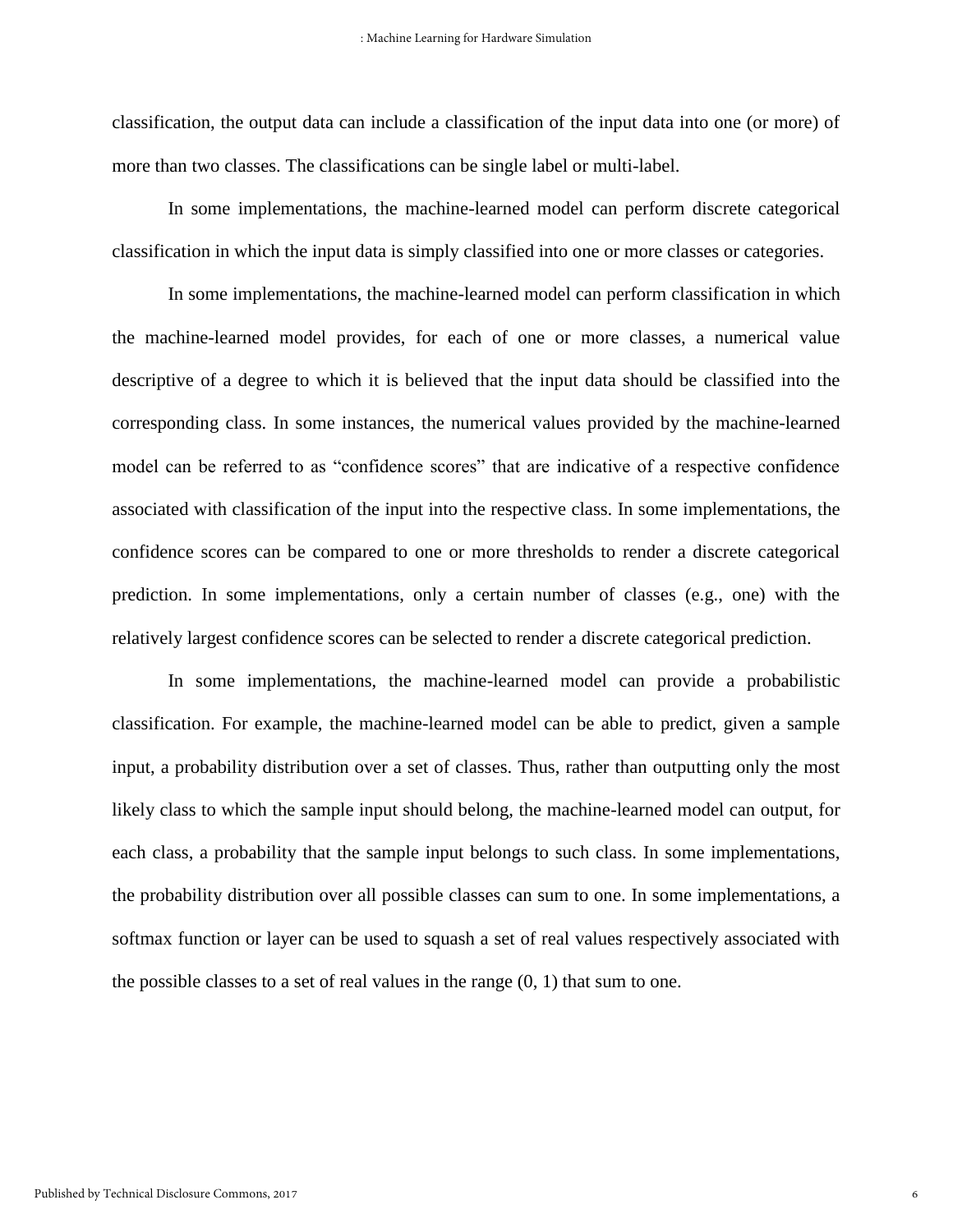In some implementations, the probabilities provided by the probability distribution can be compared to one or more thresholds to render a discrete categorical prediction. In some implementations, only a certain number of classes (e.g., one) with the relatively largest predicted probability can be selected to render a discrete categorical prediction.

In some implementations in which the machine-learned model performs classification, the machine-learned model can be trained using supervised learning techniques. For example, the machine-learned model can be trained on a training dataset that includes training examples labeled as belonging (or not belonging) to one or more classes. Further details regarding supervised training techniques are provided below.

In some implementations, the machine-learned model can perform regression to provide output data in the form of a continuous numeric value. The continuous numeric value can correspond to any number of different metrics or numeric representations, including, for example, currency values, scores, or other numeric representations. As examples, the machinelearned model can perform linear regression, polynomial regression, or nonlinear regression. As examples, the machine-learned model can perform simple regression or multiple regression. As described above, in some implementations, a softmax function or layer can be used to squash a set of real values respectively associated with a two or more possible classes to a set of real values in the range (0, 1) that sum to one.

In some implementations, the machine-learned model can perform various types of clustering. For example, the machine-learned model can identify one or more previously-defined clusters to which the input data most likely corresponds. As another example, the machine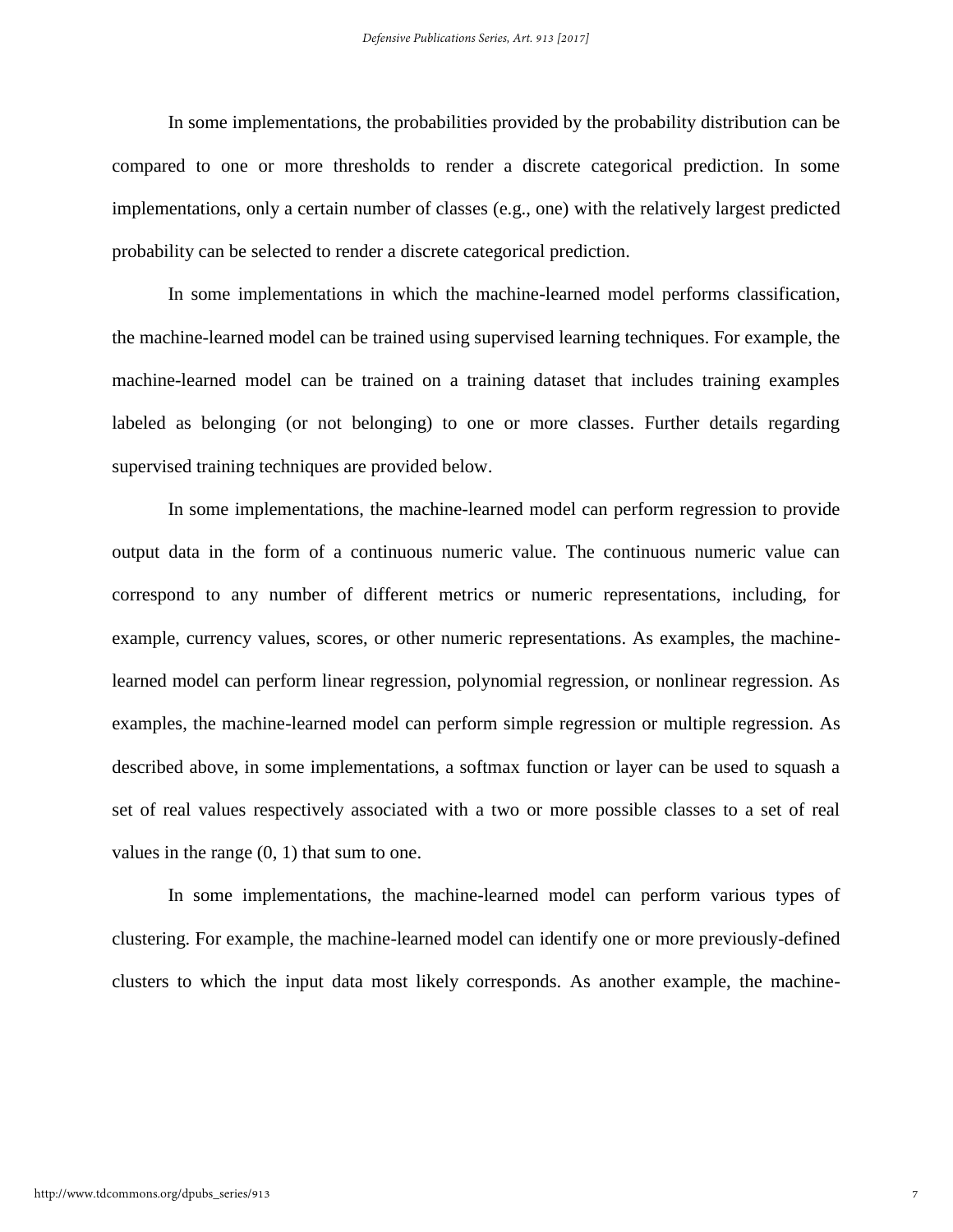learned model can identify one or more clusters within the input data. That is, in instances in which the input data includes multiple objects, documents, or other entities, the machine-learned model can sort the multiple entities included in the input data into a number of clusters. In some implementations in which the machine-learned model performs clustering, the machine-learned model can be trained using unsupervised learning techniques.

In some implementations, the machine-learned model can perform anomaly detection or outlier detection. For example, the machine-learned model can identify input data that does not conform to an expected pattern or other characteristic (e.g., as previously observed from previous input data). As examples, the anomaly detection can be used for fraud detection or system failure detection.

In some implementations, the machine-learned model can provide output data in the form of one or more recommendations. For example, the machine-learned model can be included in a recommendation system or engine. As an example, given input data that describes previous outcomes for certain entities (e.g., a score, ranking, or rating indicative of an amount of success or enjoyment), the machine-learned model can output a suggestion or recommendation of one or more additional entities that, based on the previous outcomes, are expected to have a desired outcome (e.g., elicit a score, ranking, or rating indicative of success or enjoyment). As one example, given input data descriptive of a number of products purchased or rated highly by a user, a recommendation system can output a suggestion or recommendation of an additional product that the user might enjoy or wish to purchase.

In some implementations, the machine-learned model can act as an agent within an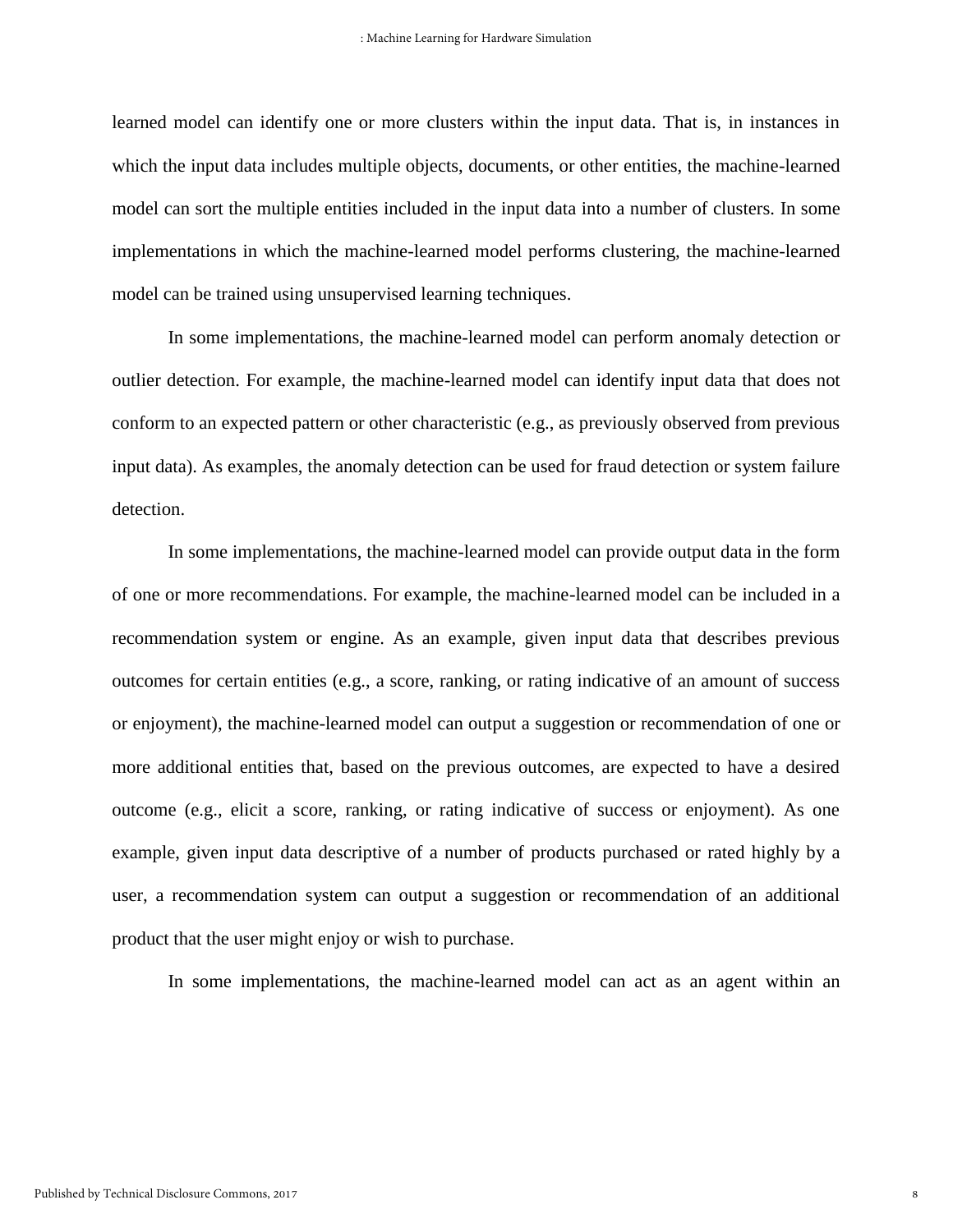environment. For example, the machine-learned model can be trained using reinforcement learning, which will be discussed in further detail below.

In some implementations, the machine-learned model can be a parametric model while, in other implementations, the machine-learned model can be a non-parametric model. In some implementations, the machine-learned model can be a linear model while, in other implementations, the machine-learned model can be a non-linear model.

As described above, the machine-learned model can be or include one or more of various different types of machine-learned models. Examples of such different types of machine-learned models are provided below for illustration. One or more of the example models described below can be used (e.g., combined) to provide the output data in response to the input data. Additional models beyond the example models provided below can be used as well.

In some implementations, the machine-learned model can be or include one or more classifier models such as, for example, linear classification models; quadratic classification models; etc.

In some implementations, the machine-learned model can be or include one or more regression models such as, for example, simple linear regression models; multiple linear regression models; logistic regression models; stepwise regression models; multivariate adaptive regression splines; locally estimated scatterplot smoothing models; etc.

In some implementations, the machine-learned model can be or include one or more decision tree-based models such as, for example, classification and/or regression trees; iterative dichotomiser 3 decision trees; C4.5 decision trees; chi-squared automatic interaction detection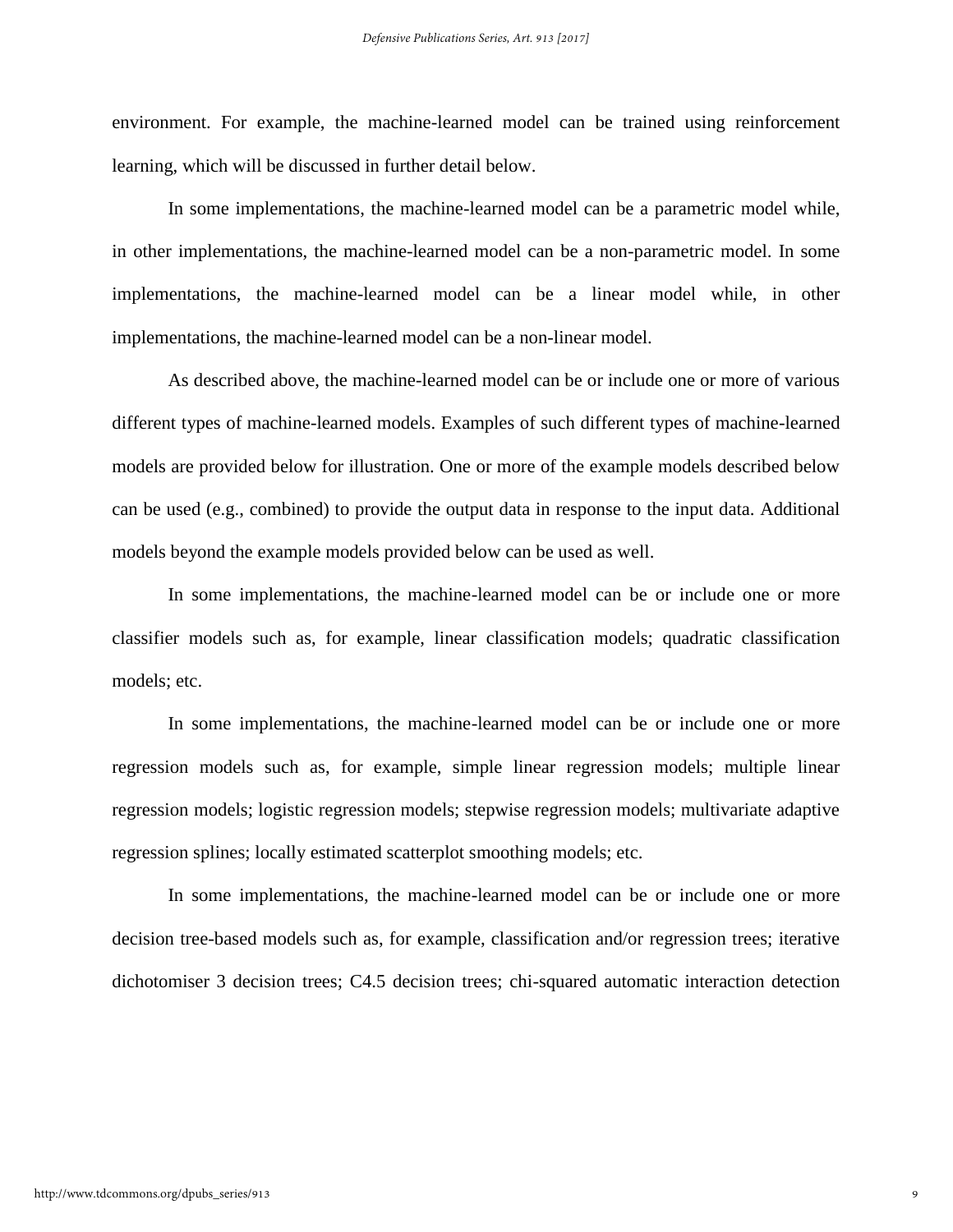decision trees; decision stumps; conditional decision trees; etc.

In some implementations, the machine-learned model can be or include one or more kernel machines. In some implementations, the machine-learned model can be or include one or more support vector machines.

In some implementations, the machine-learned model can be or include one or more instance-based learning models such as, for example, learning vector quantization models; selforganizing map models; locally weighted learning models; etc.

In some implementations, the machine-learned model can be or include one or more nearest neighbor models such as, for example, k-nearest neighbor classifications models; knearest neighbors regression models; etc.

In some implementations, the machine-learned model can be or include one or more Bayesian models such as, for example, naïve Bayes models; Gaussian naïve Bayes models; multinomial naïve Bayes models; averaged one-dependence estimators; Bayesian networks; Bayesian belief networks; hidden Markov models; etc.

In some implementations, the machine-learned model can be or include one or more artificial neural networks (also referred to simply as neural networks). A neural network can include a group of connected nodes, which also can be referred to as neurons or perceptrons. A neural network can be organized into one or more layers. Neural networks that include multiple layers can be referred to as "deep" networks. A deep network can include an input layer, an output layer, and one or more hidden layers positioned between the input layer and the output layer. The nodes of the neural network can be connected or non-fully connected.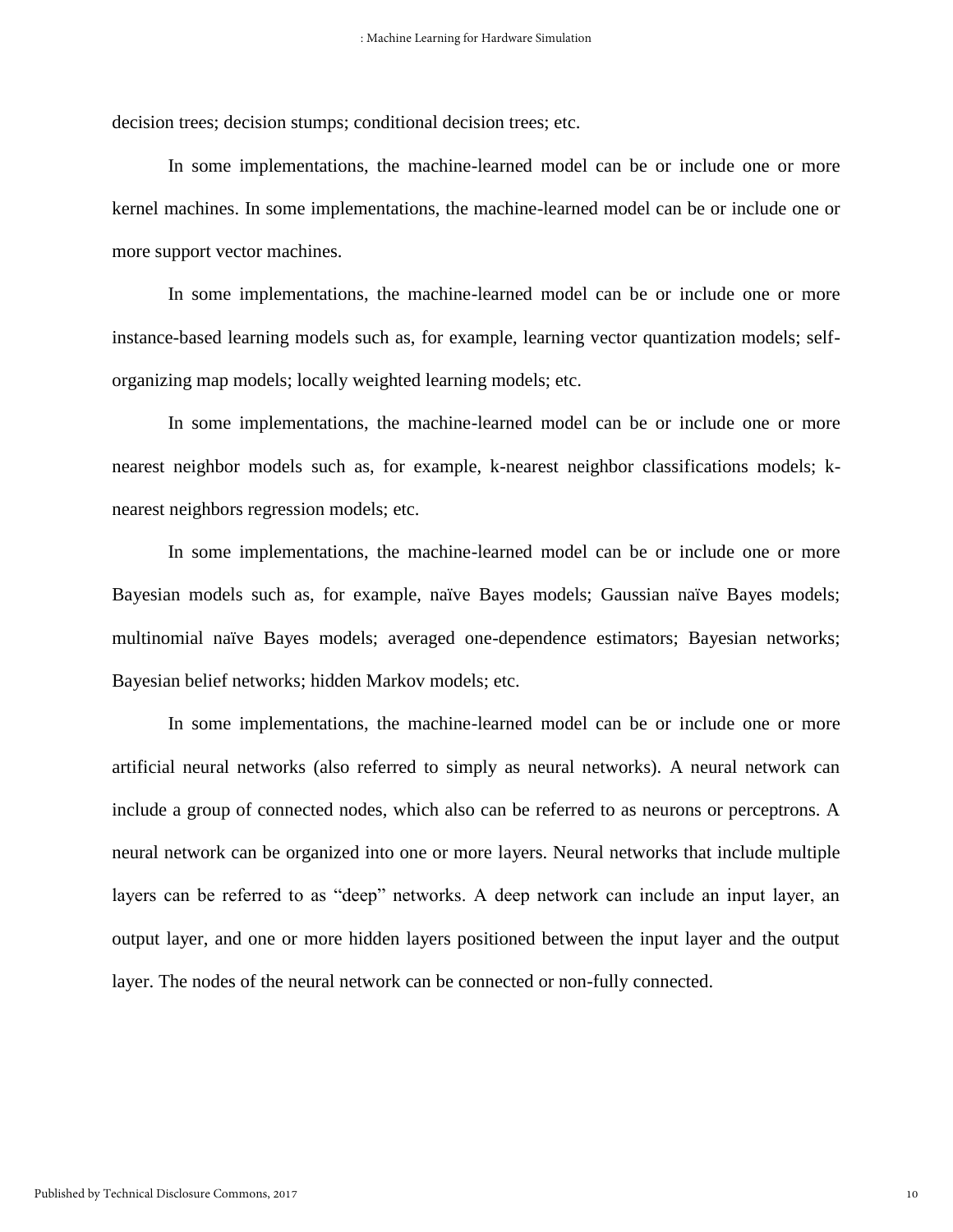In some implementations, the machine-learned model can be or include one or more feed forward neural networks. In feed forward networks, the connections between nodes do not form a cycle. For example, each connection can connect a node from an earlier layer to a node from a later layer.

In some instances, the machine-learned model can be or include one or more recurrent neural networks. In some instances, at least some of the nodes of a recurrent neural network can form a cycle. Recurrent neural networks can be especially useful for processing input data that is sequential in nature. In particular, in some instances, a recurrent neural network can pass or retain information from a previous portion of the input data sequence to a subsequent portion of the input data sequence through the use of recurrent or directed cyclical node connections.

As one example, sequential input data can include time-series data (e.g., sensor data versus time or imagery captured at different times). For example, a recurrent neural network can analyze sensor data versus time to detect or predict a swipe direction, to perform handwriting recognition, etc. As another example, sequential input data can include words in a sentence (e.g., for natural language processing, speech detection or processing, etc.); notes in a musical composition; sequential actions taken by a user (e.g., to detect or predict sequential application usage); sequential object states; etc.

Example recurrent neural networks include long short-term (LSTM) recurrent neural networks; gated recurrent units; bi-direction recurrent neural networks; continuous time recurrent neural networks; neural history compressors; echo state networks; Elman networks; Jordan networks; recursive neural networks; Hopfield networks; fully recurrent networks; sequence-to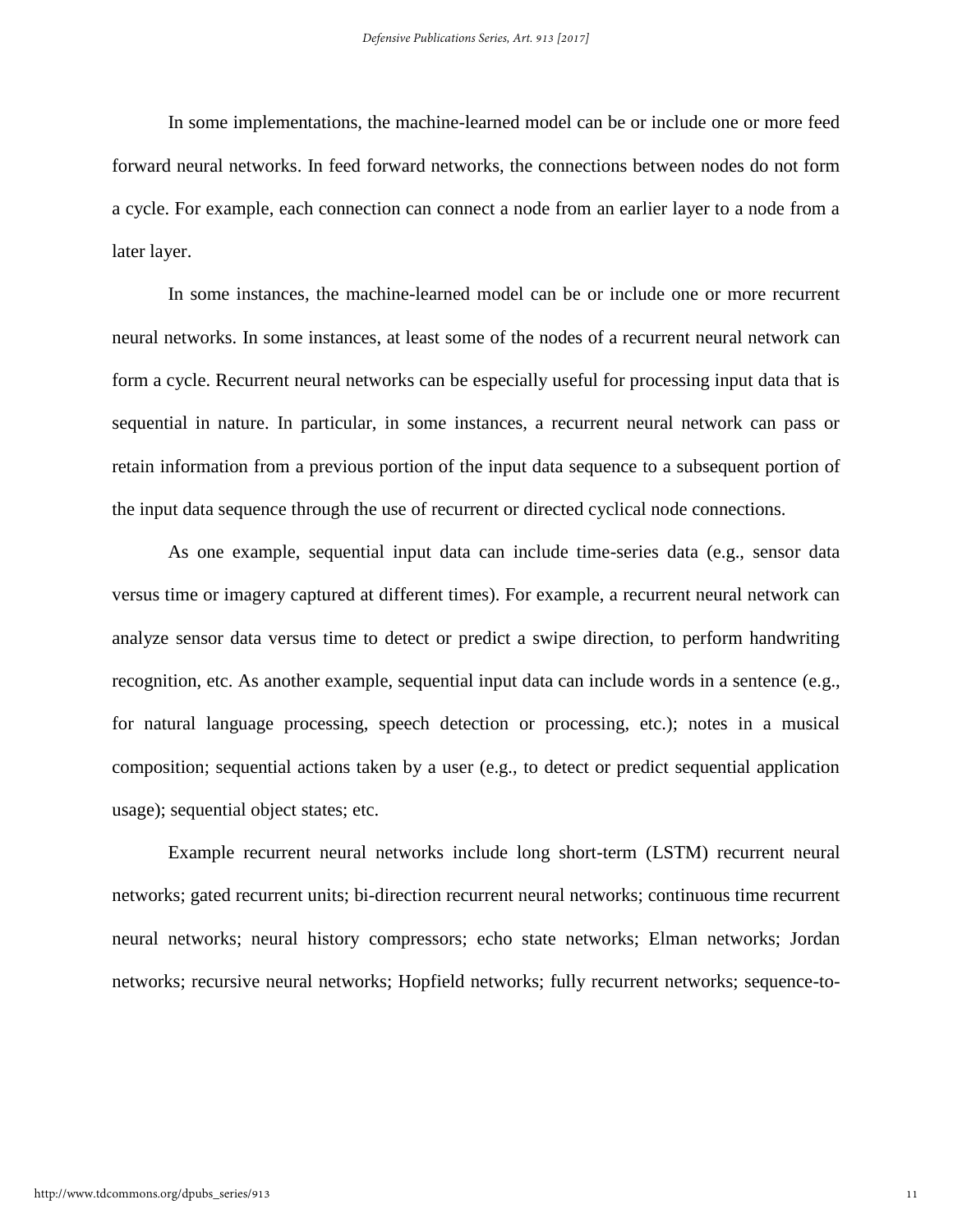sequence configurations; etc.

In some implementations, the machine-learned model can be or include one or more convolutional neural networks. In some instances, a convolutional neural network can include one or more convolutional layers that perform convolutions over input data using learned filters. Filters can also be referred to as kernels. Convolutional neural networks can be especially useful for vision problems such as when the input data includes imagery such as still images or video. However, convolutional neural networks can also be applied for natural language processing.

In some implementations, the machine-learned model can be or include one or more generative networks such as, for example, generative adversarial networks. Generative networks can be used to generate new data such as new images or other content.

In some implementations, the machine-learned model can be or include an autoencoder. In some instances, the aim of an autoencoder is to learn a representation (e.g., a lowerdimensional encoding) for a set of data, typically for the purpose of dimensionality reduction. For example, in some instances, an autoencoder can seek to encode the input data and then provide output data that reconstructs the input data from the encoding. Recently, the autoencoder concept has become more widely used for learning generative models of data. In some instances, the autoencoder can include additional losses beyond reconstructing the input data.

In some implementations, the machine-learned model can be or include one or more other forms of artificial neural networks such as, for example, deep Boltzmann machines; deep belief networks; stacked autoencoders; etc. Any of the neural networks described herein can be combined (e.g., stacked) to form more complex networks.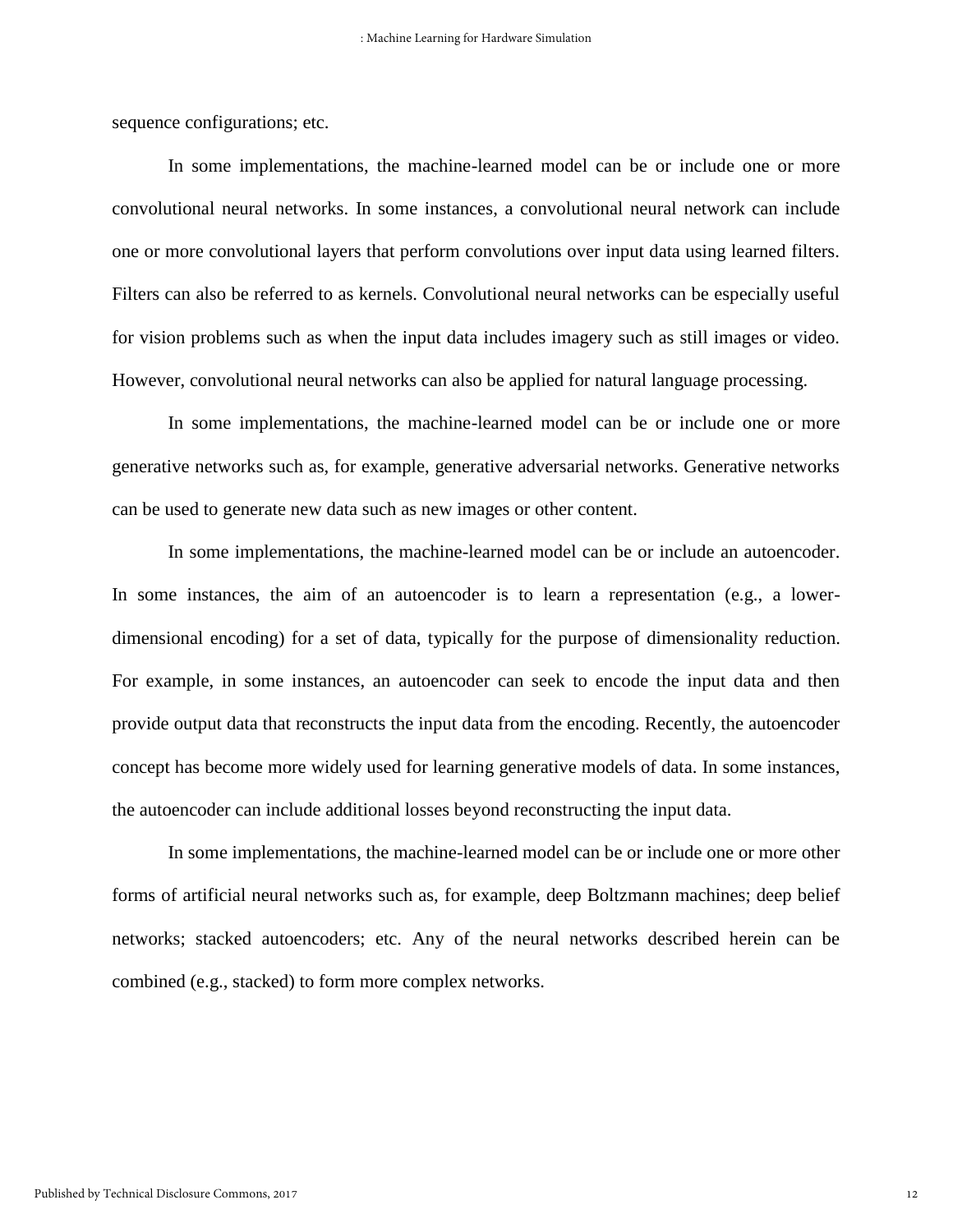In some implementations, one or more neural networks can be used to provide an embedding based on the input data. For example, the embedding can be a representation of knowledge abstracted from the input data into one or more learned dimensions. In some instances, embeddings can be a useful source for identifying related entities. In some instances embeddings can be extracted from the output of the network, while in other instances embeddings can be extracted from any hidden node or layer of the network (e.g., a close to final but not final layer of the network). Embeddings can be useful for performing auto suggest next video, product suggestion, entity or object recognition, etc. In some instances, embeddings be useful inputs for downstream models. For example, embeddings can be useful to generalize input data (e.g., search queries) for a downstream model or processing system.

In some implementations, the machine-learned model can include one or more clustering models such as, for example, k-means clustering models; k-medians clustering models; expectation maximization models; hierarchical clustering models; etc.

In some implementations, the machine-learned model can perform one or more dimensionality reduction techniques such as, for example, principal component analysis; kernel principal component analysis; graph-based kernel principal component analysis; principal component regression; partial least squares regression; Sammon mapping; multidimensional scaling; projection pursuit; linear discriminant analysis; mixture discriminant analysis; quadratic discriminant analysis; generalized discriminant analysis; flexible discriminant analysis; autoencoding; etc.

In some implementations, the machine-learned model can perform or be subjected to one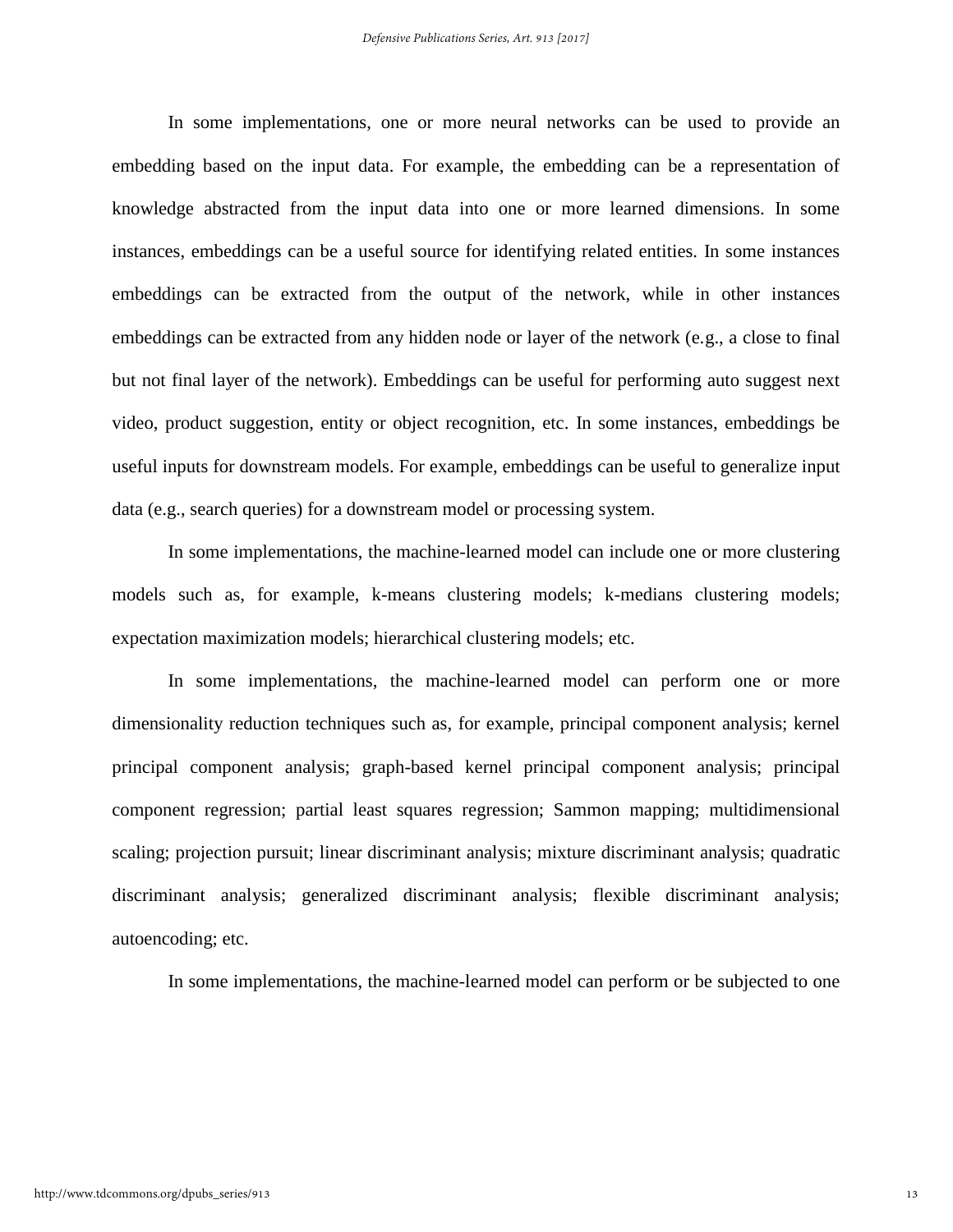or more reinforcement learning techniques such as Markov decision processes; dynamic programming; Q functions or Q-learning; value function approaches; deep Q-networks; differentiable neural computers; asynchronous advantage actor-critics; deterministic policy gradient; etc.

In some implementations, the machine-learned model can be an autoregressive model. In some instances, an autoregressive model can specify that the output data depends linearly on its own previous values and on a stochastic term. In some instances, an autoregressive model can take the form of a stochastic difference equation. One example autoregressive model is WaveNet, which is a generative model for raw audio.

In some implementations, the machine-learned model can include or form part of a multiple model ensemble. As one example, bootstrap aggregating can be performed, which can also be referred to as "bagging." In bootstrap aggregating, a training dataset is split into a number of subsets (e.g., through random sampling with replacement) and a plurality of models are respectively trained on the number of subsets. At inference time, respective outputs of the plurality of models can be combined (e.g., through averaging, voting, or other techniques) and used as the output of the ensemble.

One example model ensemble is a random forest, which can also be referred to as a random decision forest. Random forests are an ensemble learning method for classification, regression, and other tasks. Random forests are generated by producing a plurality of decision trees at training time. In some instances, at inference time, the class that is the mode of the classes (classification) or the mean prediction (regression) of the individual trees can be used as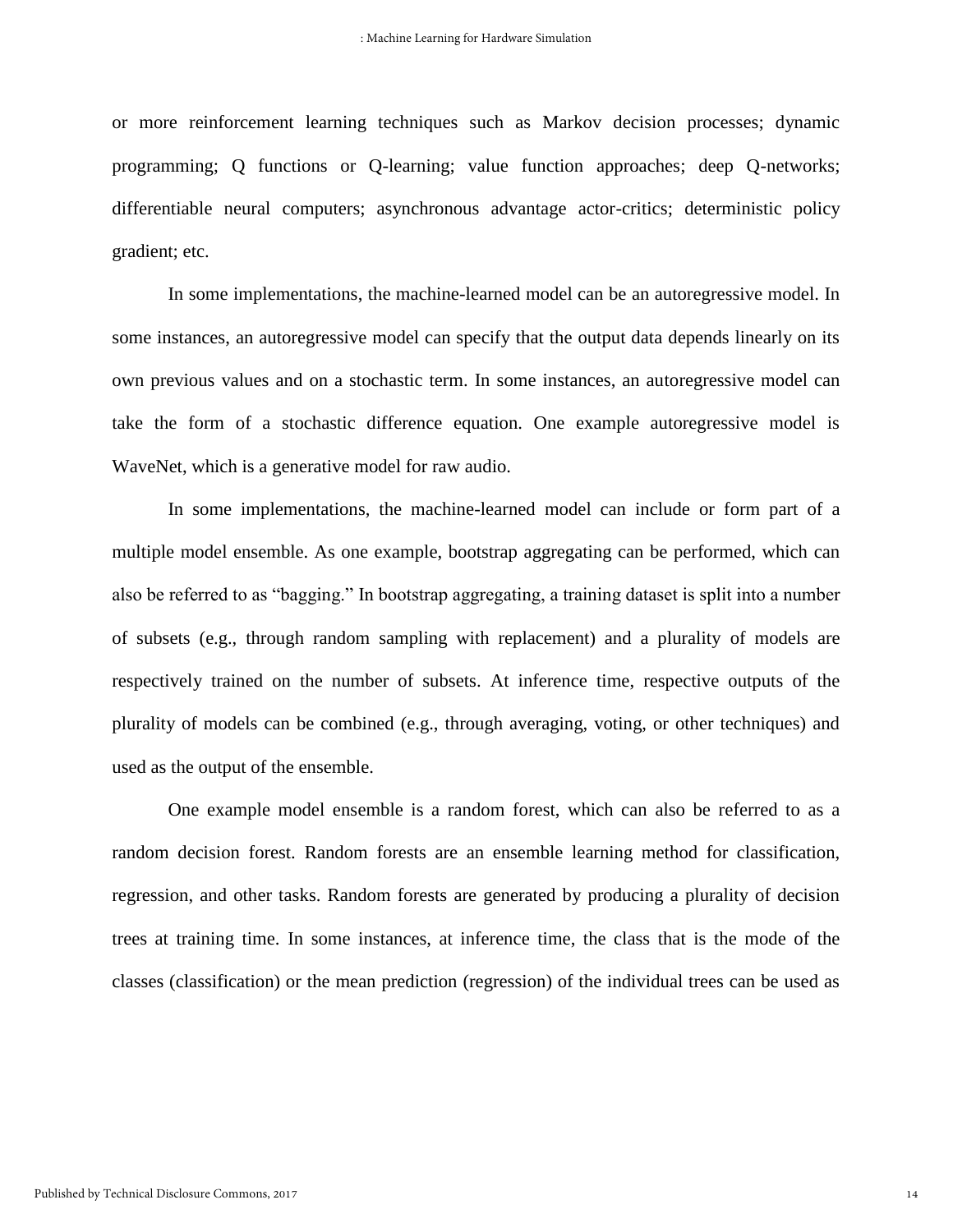the output of the forest. Random decision forests can correct for decision trees' tendency to overfit their training set.

Another example ensemble technique is stacking, which can, in some instances, be referred to as stacked generalization. Stacking includes training a combiner model to blend or otherwise combine the predictions of several other machine-learned models. Thus, a plurality of machine-learned models (e.g., of same or different type) can be trained based on training data. In addition, a combiner model can be trained to take the predictions from the other machine-learned models as inputs and, in response, produce a final inference or prediction. In some instances, a single-layer logistic regression model can be used as the combiner model.

Another example ensemble technique is boosting. Boosting can include incrementally building an ensemble by iteratively training weak models and then adding to a final strong model. For example, in some instances, each new model can be trained to emphasize the training examples that previous models misinterpreted (e.g., misclassified). For example, a weight associated with each of such misinterpreted examples can be increased. One common implementation of boosting is AdaBoost, which can also be referred to as Adaptive Boosting. Other example boosting techniques include LPBoost; TotalBoost; BrownBoost; xgboost; MadaBoost, LogitBoost, gradient boosting; etc.

Furthermore, any of the models described above (e.g., regression models and artificial neural networks) can be combined to form an ensemble. As an example, an ensemble can include a top level machine-learned model or a heuristic function to combine and/or weight the outputs of the models that form the ensemble.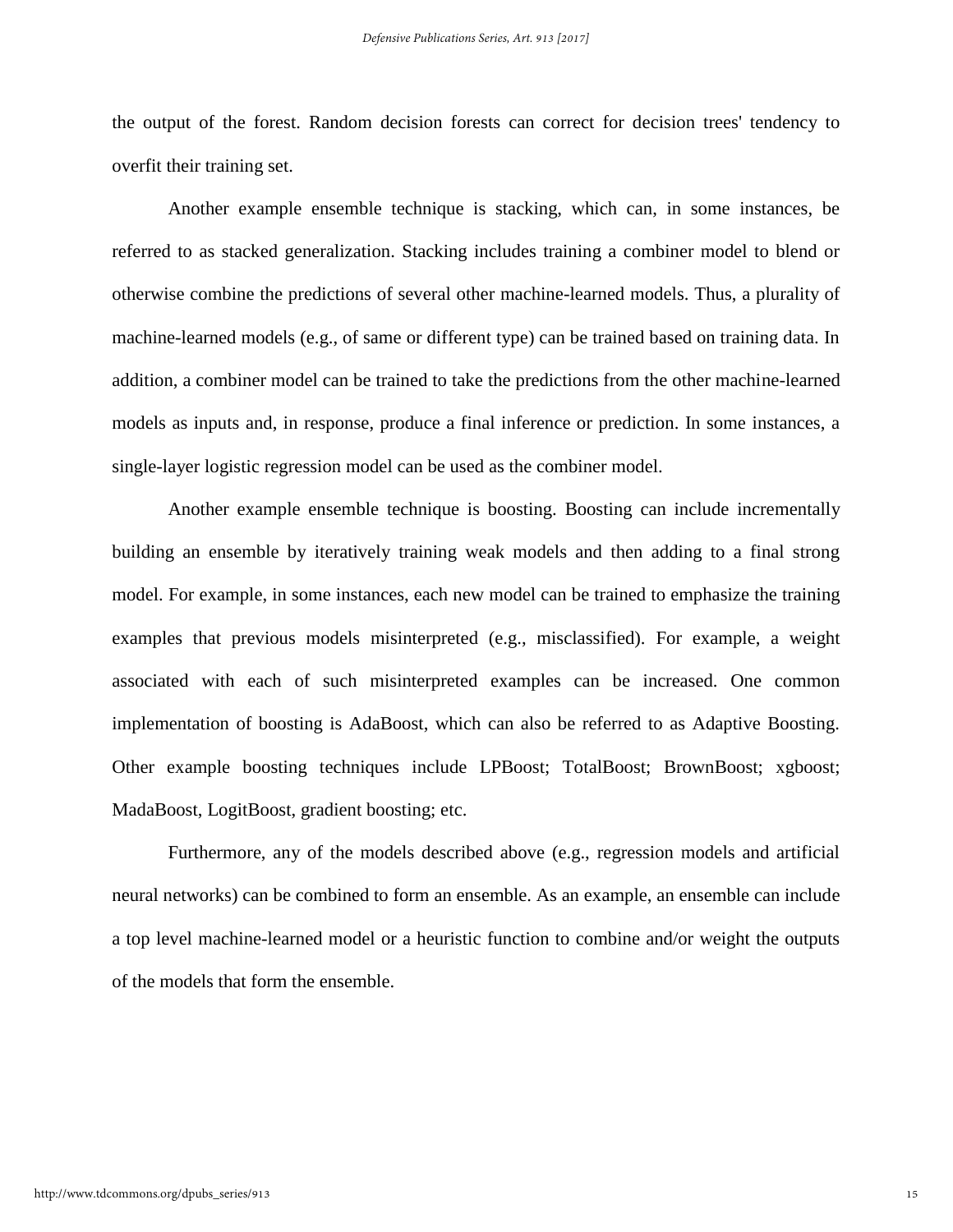In some implementations, multiple machine-learned models (e.g., that form an ensemble) can be linked and trained jointly (e.g., through backpropagation of errors sequentially through the model ensemble). However, in some implementations, only a subset (e.g., one) of the jointly trained models is used for inference.

In some implementations, the machine-learned model can be used to preprocess the input data for subsequent input into another model. For example, the machine-learned model can perform dimensionality reduction techniques and embeddings (e.g., matrix factorization, principal components analysis, singular value decomposition, word2vec/GLOVE, and/or related approaches); clustering; and even classification and regression for downstream consumption. Many of these techniques have been discussed above and will be further discussed below.

Referring again to Figure 1, and as discussed above, the machine-learned model can be trained or otherwise configured to receive the input data and, in response, provide the output data. The input data can include different types, forms, or variations of input data. As examples, in various implementations, the input data can include test inputs for the simulated hardware. For example, inputs such as keystrokes, mouse movements, touches, electrical signals, operating conditions, or any other suitable input the hardware is capable of receiving or experiencing can be provided to the model. The inputs can be standalone or can be provided in a logical order, such as a testing order simulating operation of the hardware or a program running on the hardware. The inputs may be temporally weighted to stagger them out across time, or may be run as fast as the system is capable to expedite testing.

In some implementations, the machine-learned model can receive and use the input data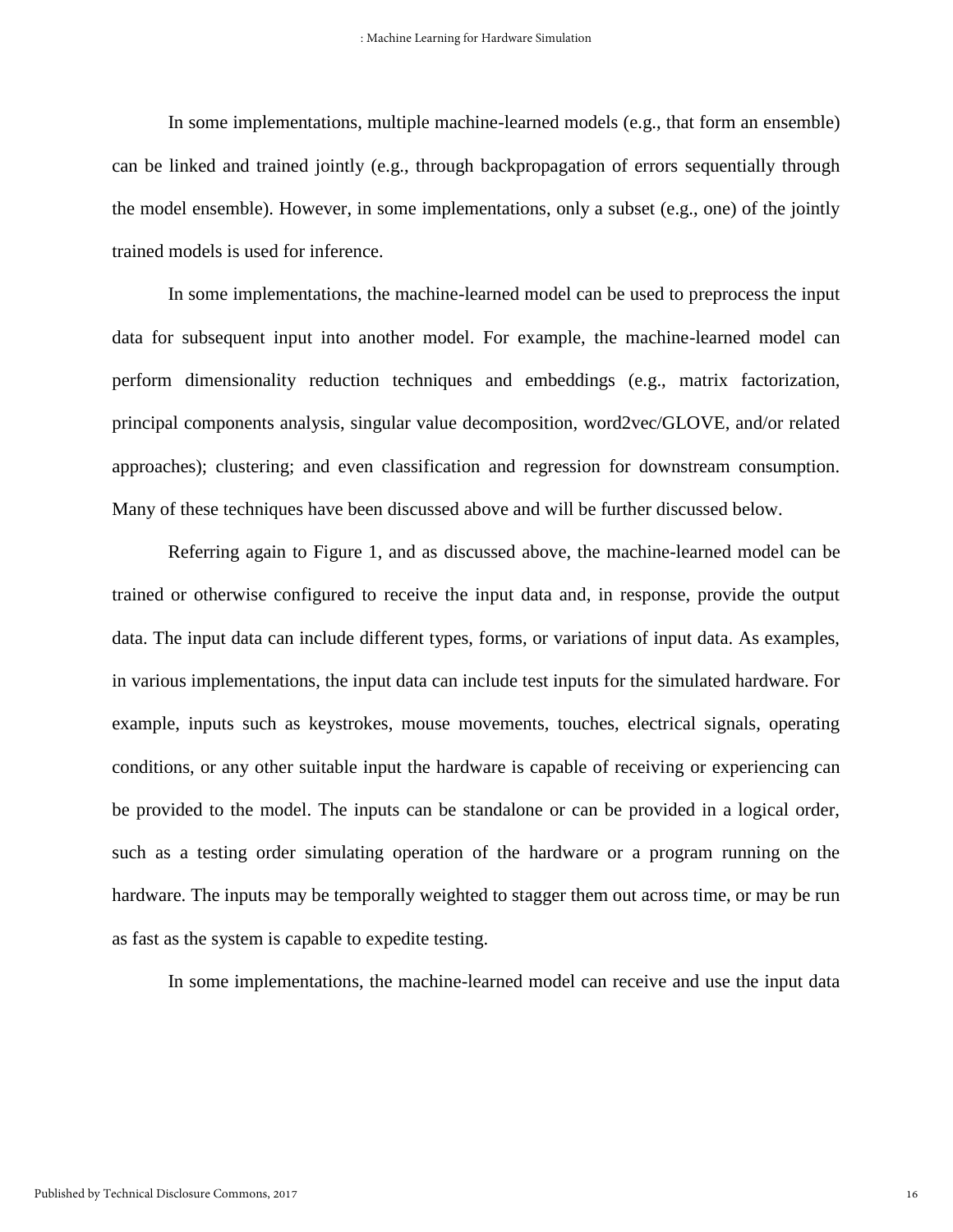in its raw form. In some implementations, the raw input data can be preprocessed. Thus, in addition or alternatively to the raw input data, the machine-learned model can receive and use the preprocessed input data.

In some implementations, preprocessing the input data can include extracting one or more additional features from the raw input data. For example, feature extraction techniques can be applied to the input data to generate one or more new, additional features. Example feature extraction techniques include edge detection; corner detection; blob detection; ridge detection; scale-invariant feature transform; motion detection; optical flow; Hough transform; etc.

In some implementations, the extracted features can include or be derived from transformations of the input data into other domains and/or dimensions. As an example, the extracted features can include or be derived from transformations of the input data into the frequency domain. For example, wavelet transformations and/or fast Fourier transforms can be performed on the input data to generate additional features.

In some implementations, the extracted features can include statistics calculated from the input data or certain portions or dimensions of the input data. Example statistics include the mode, mean, maximum, minimum, or other metrics of the input data or portions thereof.

In some implementations, as described above, the input data can be sequential in nature. In some instances, the sequential input data can be generated by sampling or otherwise segmenting a stream of input data. As one example, frames can be extracted from a video. In some implementations, sequential data can be made non-sequential through summarization.

As another example preprocessing technique, portions of the input data can be imputed.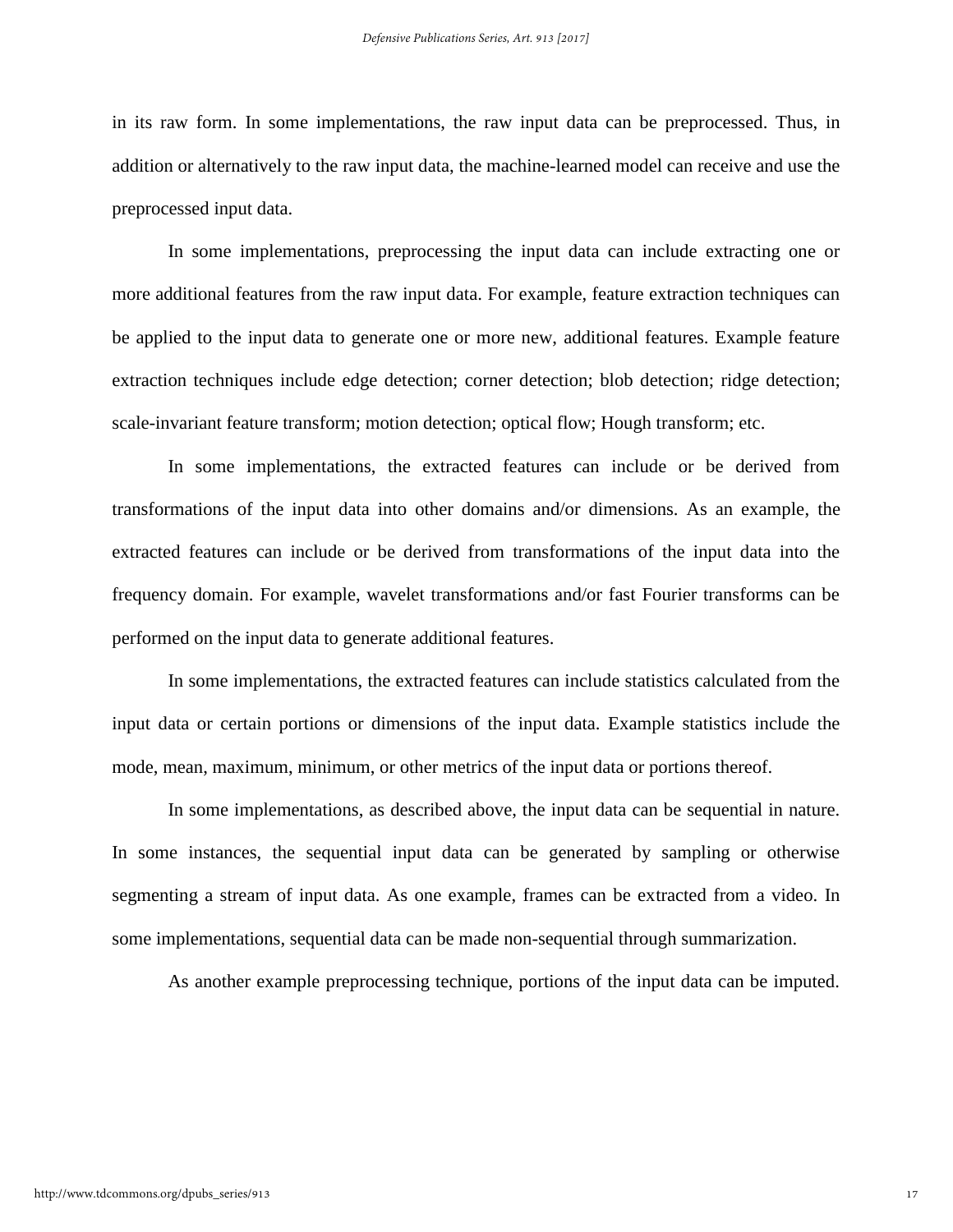For example, additional synthetic input data can be generated through interpolation and/or extrapolation.

As another example preprocessing technique, some or all of the input data can be scaled, standardized, normalized, generalized, and/or regularized. Example regularization techniques include ridge regression; least absolute shrinkage and selection operator (LASSO); elastic net; least-angle regression; cross-validation; L1 regularization; L2 regularization; etc. As one example, some or all of the input data can be normalized by subtracting the mean across a given dimension's feature values from each individual feature value and then dividing by the standard deviation or other metric.

As another example preprocessing technique, some or all or the input data can be quantized or discretized. As yet another example, qualitative features or variables included in the input data can be converted to quantitative features or variables. For example, one hot encoding can be performed.

In some implementations, dimensionality reduction techniques can be applied to the input data prior to input into the machine-learned model. Several examples of dimensionality reduction techniques are provided above, including, for example, principal component analysis; kernel principal component analysis; graph-based kernel principal component analysis; principal component regression; partial least squares regression; Sammon mapping; multidimensional scaling; projection pursuit; linear discriminant analysis; mixture discriminant analysis; quadratic discriminant analysis; generalized discriminant analysis; flexible discriminant analysis; autoencoding; etc.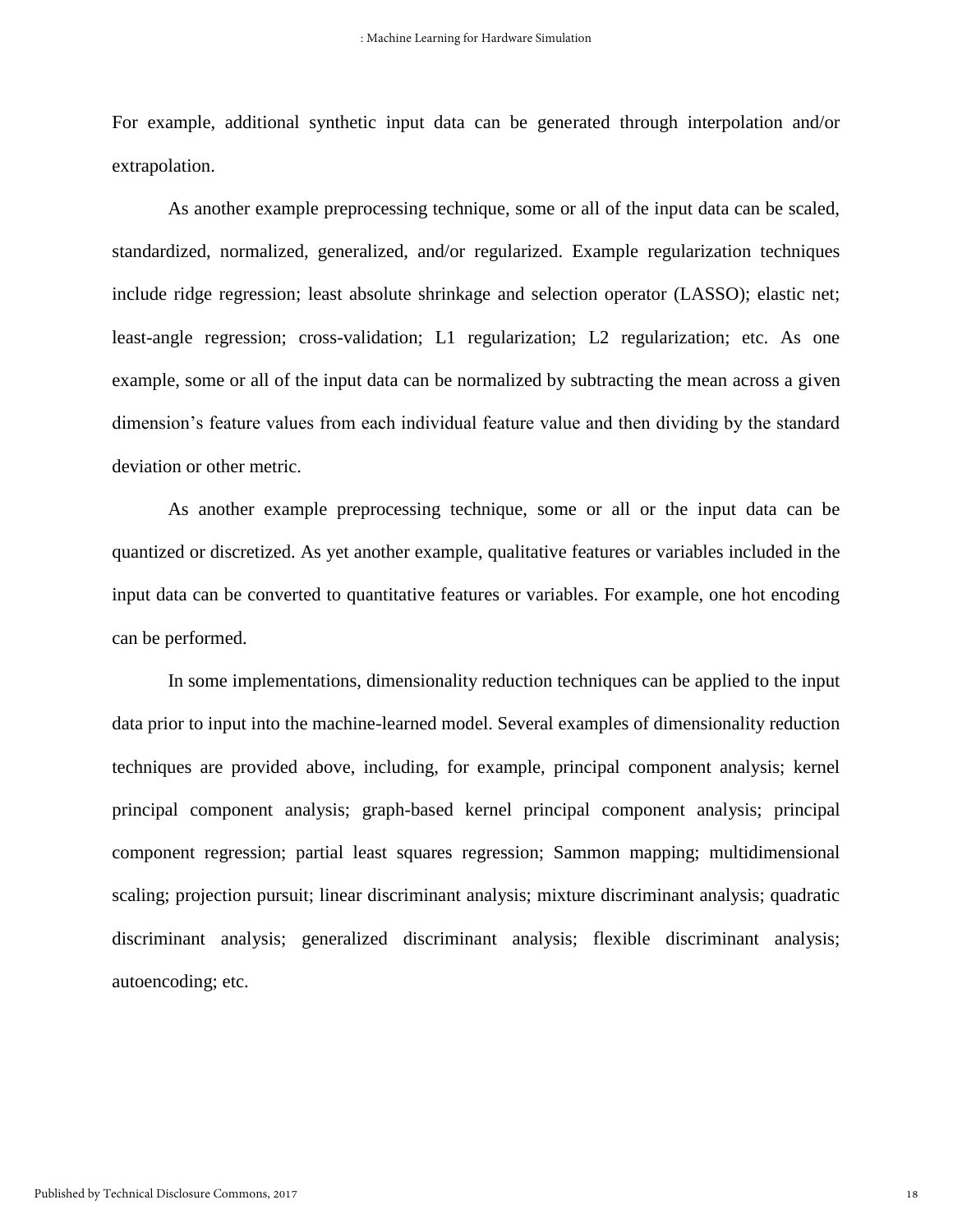In some implementations, during training, the input data can be intentionally deformed in any number of ways to increase model robustness, generalization, or other qualities. Example techniques to deform the input data include adding noise; changing color, shade, or hue; magnification; segmentation; amplification; etc.

Referring again to Figure 1, in response to receipt of the input data, the machine-learned model can provide the output data. The output data can include different types, forms, or variations of output data. As examples, in various implementations, the output data can include a predicted result of the test inputs on the simulated hardware. As one simplified example for the purpose of illustration, the simulated hardware may be derived from a calculator. Based on the training data, the model can learn functionality of the calculator. For instance, the model can provide a predicted output based on an input, e.g to the calculator. For example, if inputs are provided indicating " $4 + 5$ " was pressed on a keypad, the model can predict the output "9" will be displayed on the screen of the calculator. Of course, vastly more complex patterns of operation can be learned by the machine-learned model. The prediction can also include a prediction of a malfunction. The prediction can be output in a similar manner to existing methods of hardware testing. In some embodiments, this prediction can be used in addition to, such as a supplement to, traditional methods of hardware testing.

As discussed above, in some implementations, the output data can include various types of classification data (e.g., binary classification, multiclass classification, single label, multilabel, discrete classification, regressive classification, probabilistic classification, etc.) or can include various types of regressive data (e.g., linear regression, polynomial regression, nonlinear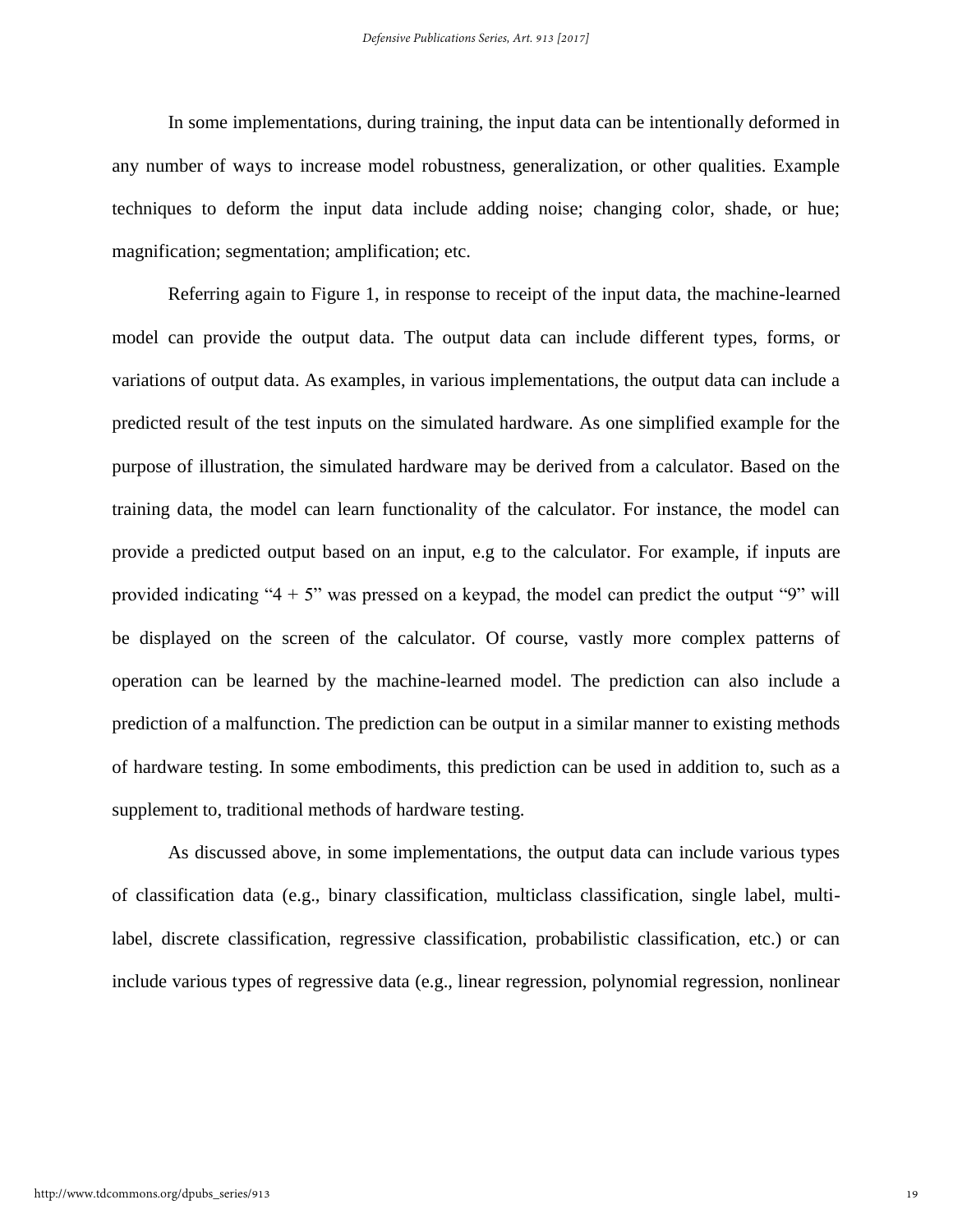regression, simple regression, multiple regression, etc.). In other instances, the output data can include clustering data, anomaly detection data, recommendation data, or any of the other forms of output data discussed above.

In some implementations, the output data can influence downstream processes or decision making. As one example, in some implementations, the output data can be interpreted and/or acted upon by a rules-based regulator.

Thus, the present disclosure provides systems and methods that include or otherwise leverage one or more machine-learned models to predict hardware test results based on data extracted from hardware (e.g., observed responses of the hardware to various inputs). Any of the different types or forms of input data described above can be combined with any of the different types or forms of machine-learned models described above to provide any of the different types or forms of output data described above.

The systems and methods of the present disclosure can be implemented by or otherwise executed on one or more computing devices. Example computing devices include user computing devices (e.g., laptops, desktops, and mobile computing devices such as tablets, smartphones, wearable computing devices, etc.); embedded computing devices (e.g., devices embedded within a vehicle, camera, image sensor, industrial machine, satellite, gaming console or controller, or home appliance such as a refrigerator, thermostat, energy meter, home energy manager, smart home assistant, etc.); server computing devices (e.g., database servers, parameter servers, file servers, mail servers, print servers, web servers, game servers, application servers, etc.); dedicated, specialized model processing or training devices; virtual computing devices;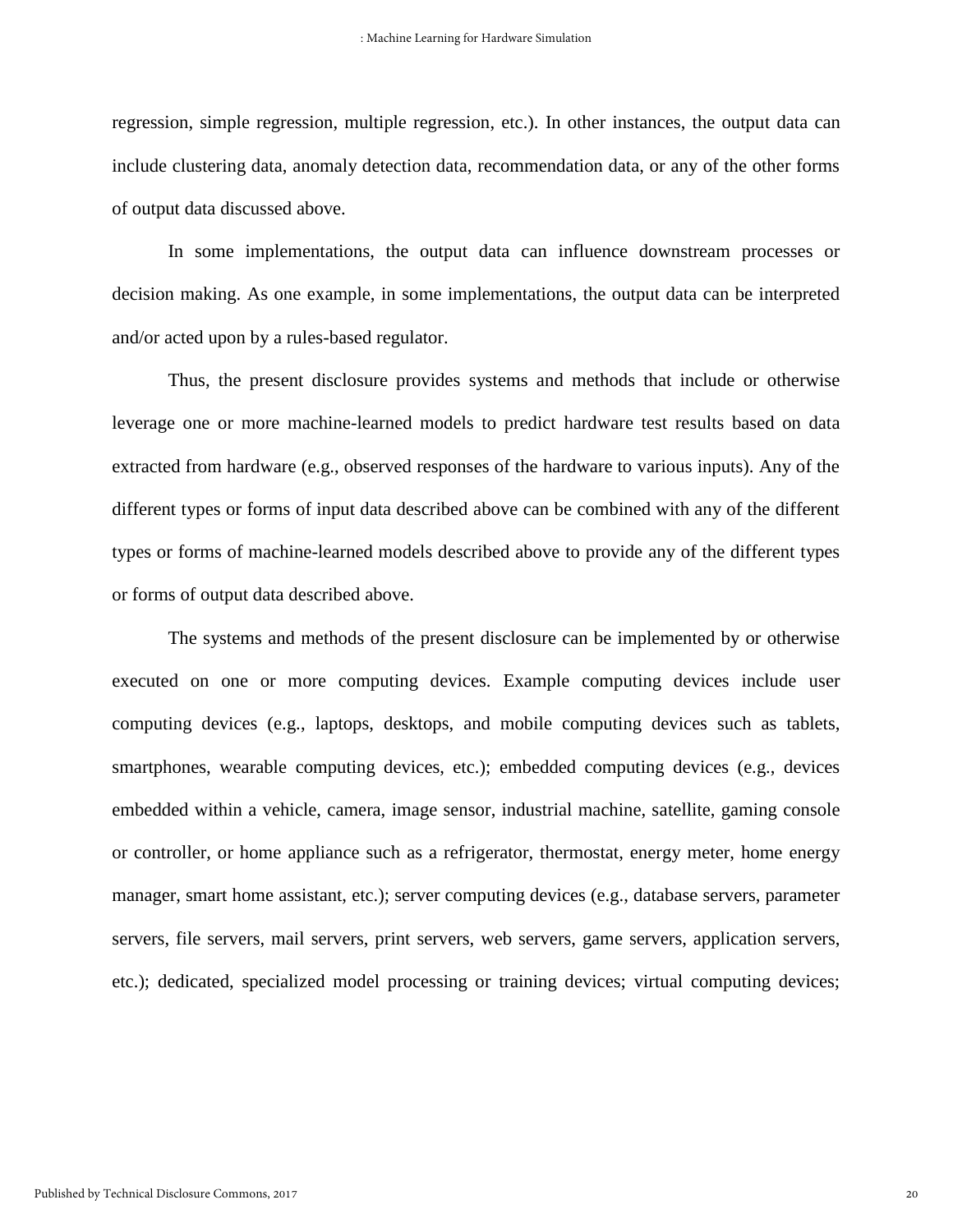other computing devices or computing infrastructure; or combinations thereof.

Thus, in some implementations, the machine-learned model can be stored at and/or implemented locally by an embedded device or a user computing device such as a mobile device. Output data obtained through local implementation of the machine-learned model at the embedded device or the user computing device can be used to improve performance of the embedded device or the user computing device (e.g., an application implemented by the embedded device or the user computing device). As one example, Figure 2 illustrates a block diagram of an example computing device that stores and implements a machine-learned model locally.

In other implementations, the machine-learned model can be stored at and/or implemented by a server computing device. In some instances, output data obtained through implementation of the machine-learned model at the server computing device can be used to improve other server tasks or can be used by other non-user devices to improve services performed by or for such other non-user devices. For example, the output data can improve other downstream processes performed by the server computing device for a user computing device or embedded computing device. In other instances, output data obtained through implementation of the machine-learned model at the server computing device can be sent to and used by a user computing device, an embedded computing device, or some other client device. For example, the server computing device can be said to perform machine learning as a service. As one example, Figure 3 illustrates a block diagram of an example client computing device that can communicate over a network with an example server computing system that includes a machine-learned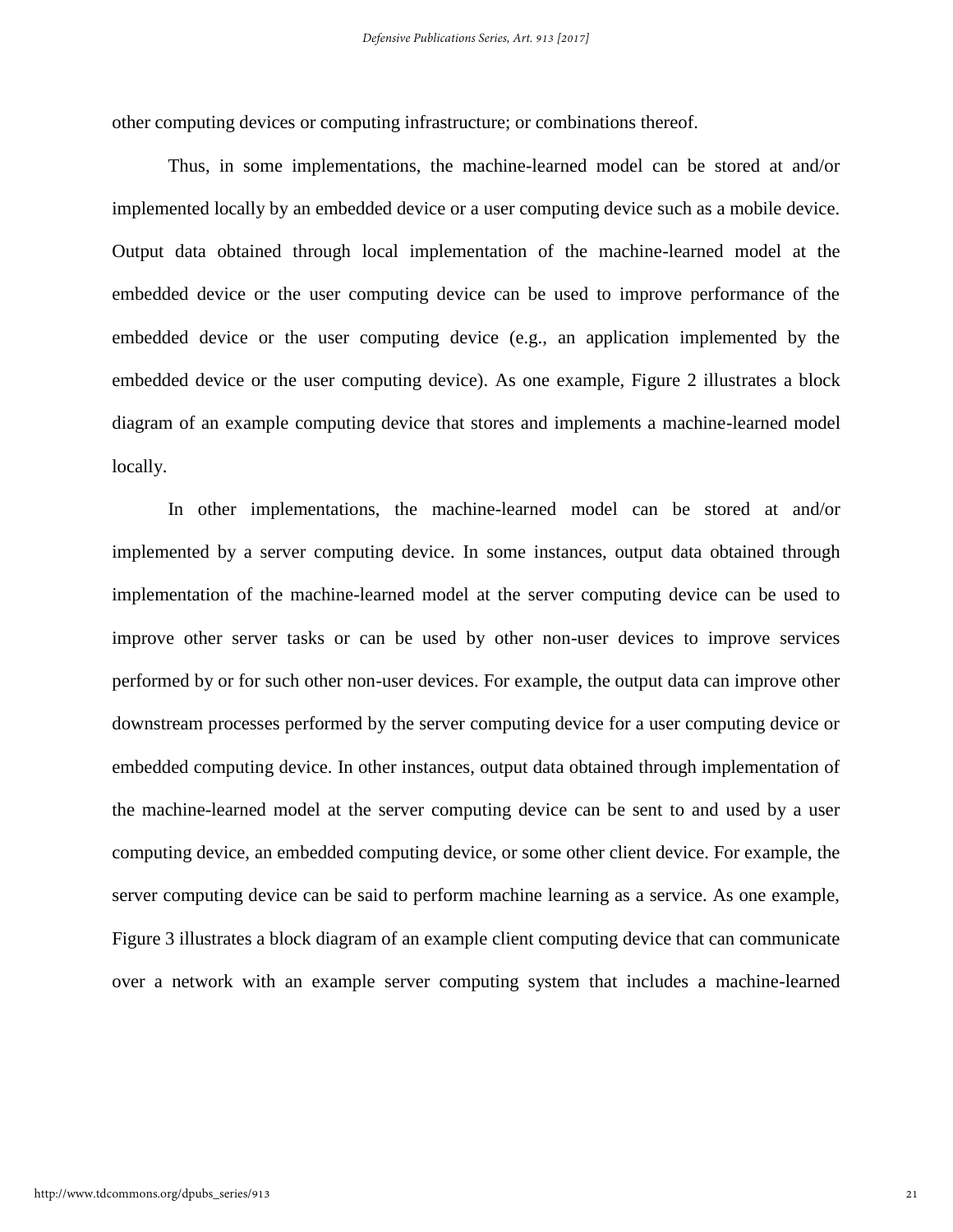model.

In yet other implementations, different respective portions of the machine-learned model can be stored at and/or implemented by some combination of a user computing device; an embedded computing device; a server computing device; etc.

Computing devices can perform graph processing techniques or other machine learning techniques using one or more machine learning platforms, frameworks, and/or libraries, such as, for example, TensorFlow, Caffe/Caffe2, Theano, Torch/PyTorch, MXnet, CNTK, etc.

Computing devices can be distributed at different physical locations and connected via one or more networks. Distributed computing devices can operate according to sequential computing architectures, parallel computing architectures, or combinations thereof. In one example, distributed computing devices can be controlled or guided through use of a parameter server.

In some implementations, multiple instances of the machine-learned model can be parallelized to provide increased processing throughput. For example, the multiple instances of the machine-learned model can be parallelized on a single processing device or computing device or parallelized across multiple processing devices or computing devices.

Each computing device that implements the machine-learned model or other aspects of the present disclosure can include a number of hardware components that enable performance of the techniques described herein. For example, each computing device can include one or more memory devices that store some or all of the machine-learned model. For example, the machinelearned model can be a structured numerical representation that is stored in memory. The one or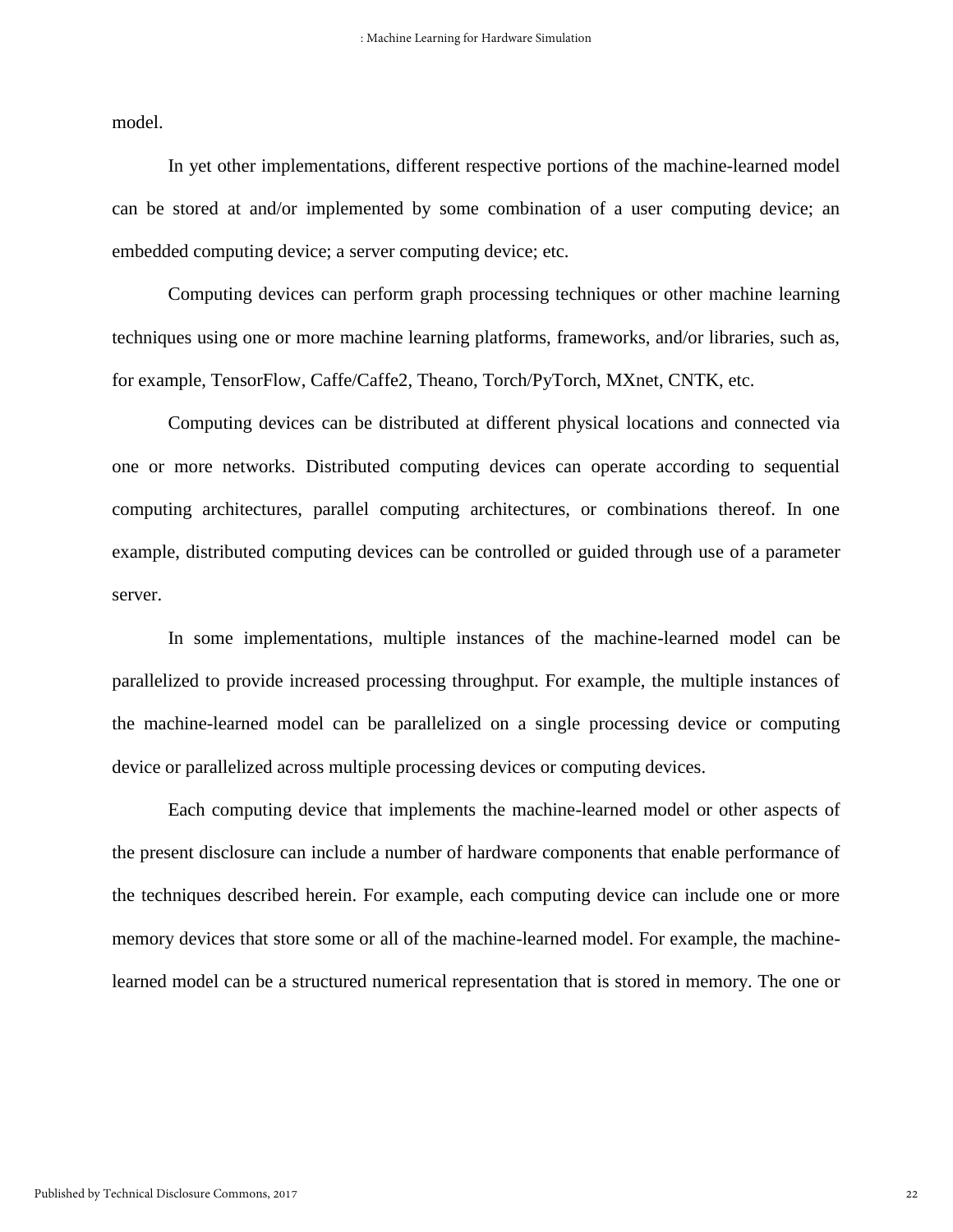more memory devices can also include instructions for implementing the machine-learned model or performing other operations. Example memory devices include RAM, ROM, EEPROM, EPROM, flash memory devices, magnetic disks, etc., and combinations thereof.

Each computing device can also include one or more processing devices that implement some or all of the machine-learned model and/or perform other related operations. Example processing devices include one or more of: a central processing unit (CPU); a visual processing unit (VPU); a graphics processing unit (GPU); a tensor processing unit (TPU); a neural processing unit (NPU); a neural processing engine; a core of a CPU, VPU, GPU, TPU, NPU or other processing device; an application specific integrated circuit (ASIC); a field programmable gate array (FPGA); a co-processor; a controller; or combinations of the processing devices described above. Processing devices can be embedded within other hardware components such as, for example, an image sensor, accelerometer, etc.

Hardware components (e.g., memory devices and/or processing devices) can be spread across multiple physically distributed computing devices and/or virtually distributed computing systems.

In some implementations, the machine-learned models described herein can be trained at a training computing system and then provided for storage and/or implementation at one or more computing devices, as described above. For example, a model trainer can be located at the training computing system. The training computing system can be included in or separate from the one or more computing devices that implement the machine-learned model. As one example, Figure 4 illustrates a block diagram of an example computing device in communication with an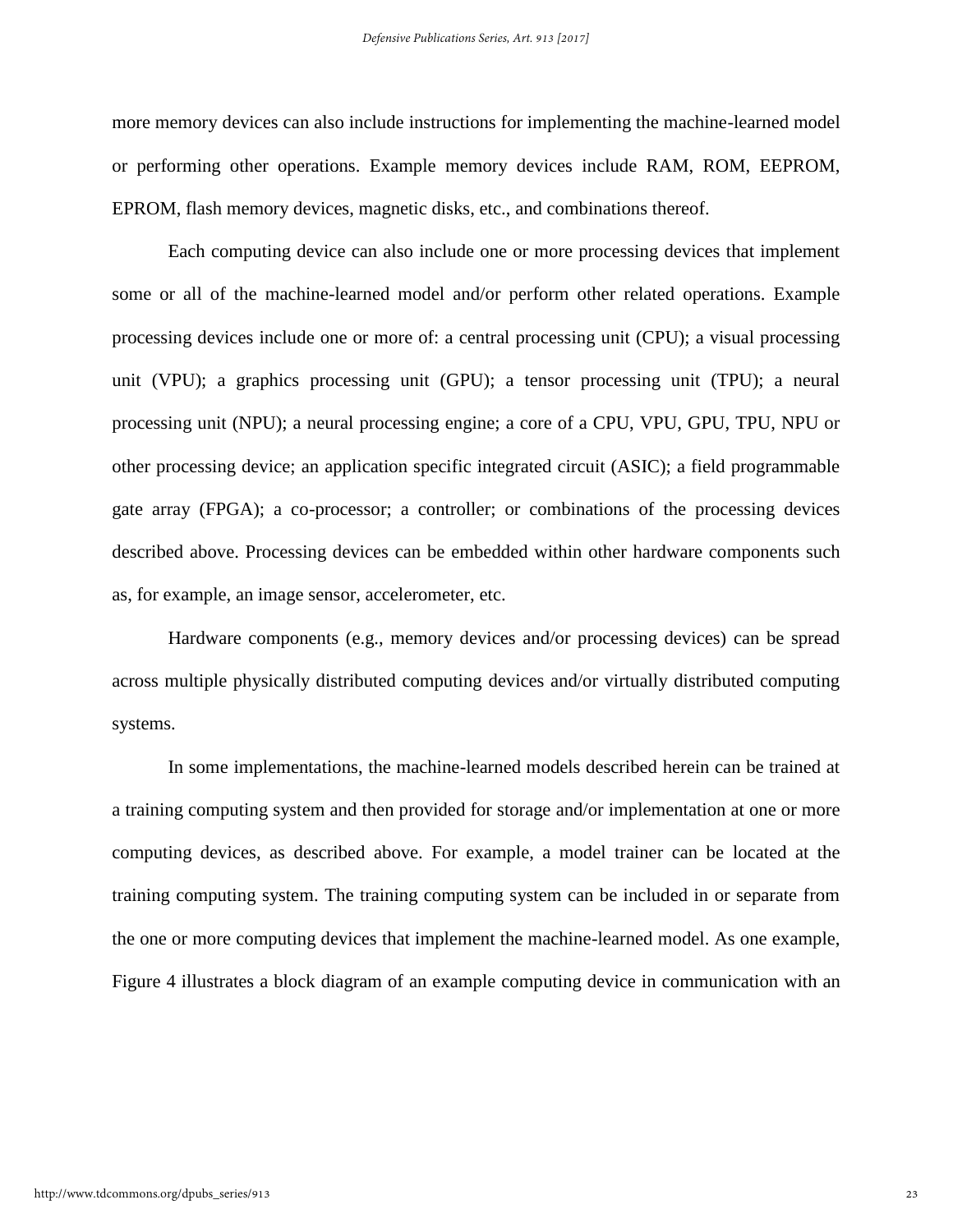example training computing system that includes a model trainer.

In some implementations, the model can be trained in an offline fashion or an online fashion. In offline training (also known as batch learning), a model is trained on the entirety of a static set of training data. In online learning, the model is continuously trained (or re-trained) as new training data becomes available (e.g., while the model is used to perform inference).

In some implementations, the model trainer can perform centralized training of the machine-learned models (e.g., based on a centrally stored dataset). In other implementations, decentralized training techniques such as distributed training, federated learning, or the like can be used to train, update, or personalize the machine-learned models.

The machine-learned models described herein can be trained according to one or more of various different training types or techniques. For example, in some implementations, the machine-learned models can be trained using supervised learning, in which the machine-learned model is trained on a training dataset that includes instances or examples that have labels. The labels can be manually applied by experts, generated through crowd-sourcing, or provided by other techniques (e.g., by physics-based or complex mathematical models). In some implementations, if the user has provided consent, the training examples can be provided by the user computing device. In some implementations, this process can be referred to as personalizing the model.

As one example, Figure 5 illustrates a block diagram of an example training process in which a machine-learned model is trained on training data that includes example input data that has labels. Training processes other than the example process depicted in Figure 5 can be used as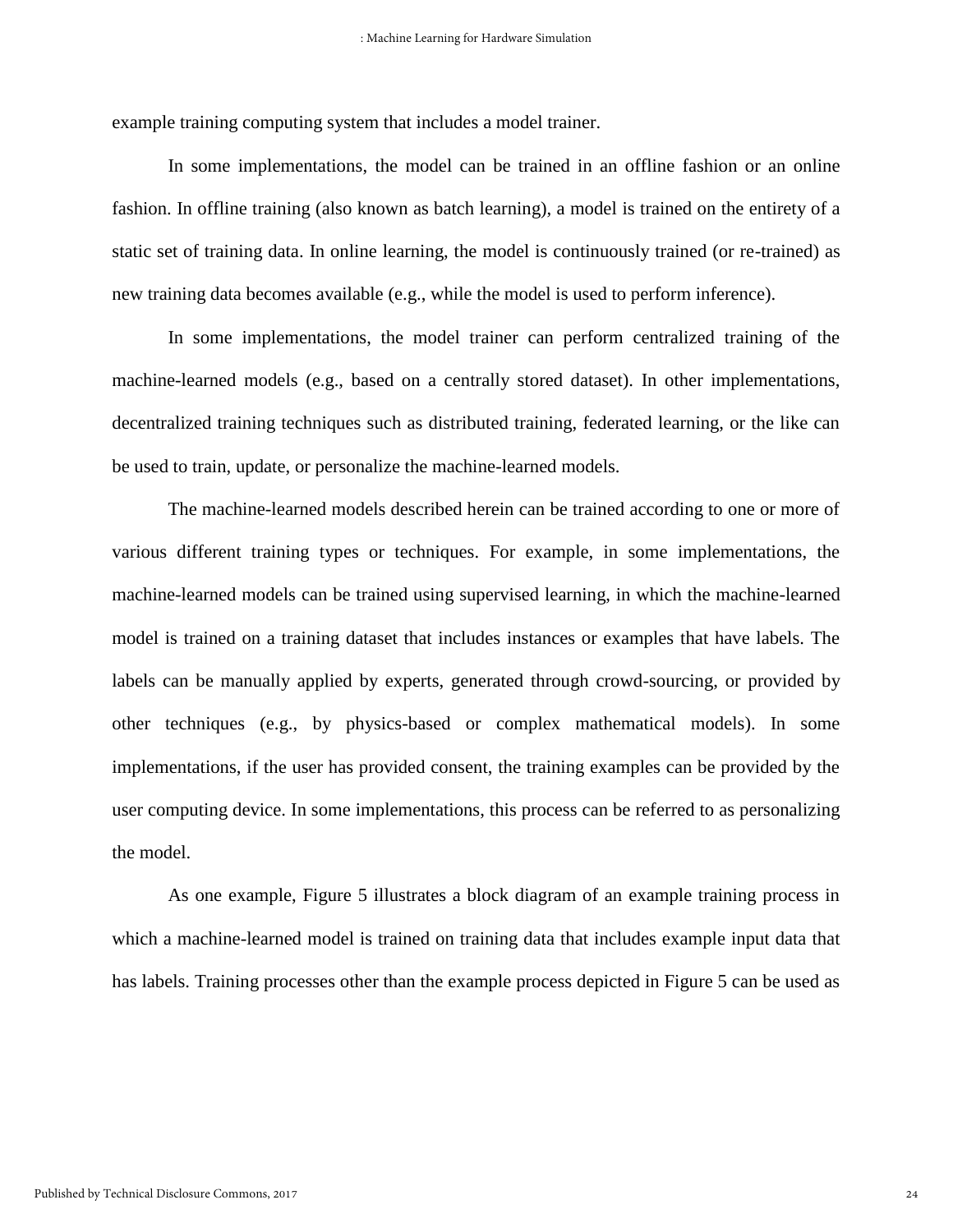well.

In some embodiments, the training data can be generated from hardware, such as existing hardware. For example, if the hardware is a long-standing, well-tested piece of hardware, training data from operation of the hardware can be used. If the hardware is newer and/or untested, a set of tests can be performed on the hardware involving providing inputs to the hardware and recording its output. This data can be collected from several varying tests. This data can be used as training data to predict other outputs from the hardware, such as outputs from inputs not included in the testing results used for training data.

In some implementations, training data can include examples of the input data that have been assigned labels that correspond to the output data. For example, the training data can comprise inputs to the hardware labelled with their corresponding output from the hardware.

In some implementations, the machine-learned model can be trained by optimizing an objective function. For example, in some implementations, the objective function can be or include a loss function that compares (e.g., determines a difference between) output data generated by the model from the training data and labels (e.g., ground-truth labels) associated with the training data. For example, the loss function can evaluate a sum or mean of squared differences between the output data and the labels. As another example, the objective function can be or include a cost function that describes a cost of a certain outcome or output data. Other objective functions can include margin-based techniques such as, for example, triplet loss or maximum-margin training.

One or more of various optimization techniques can be performed to optimize the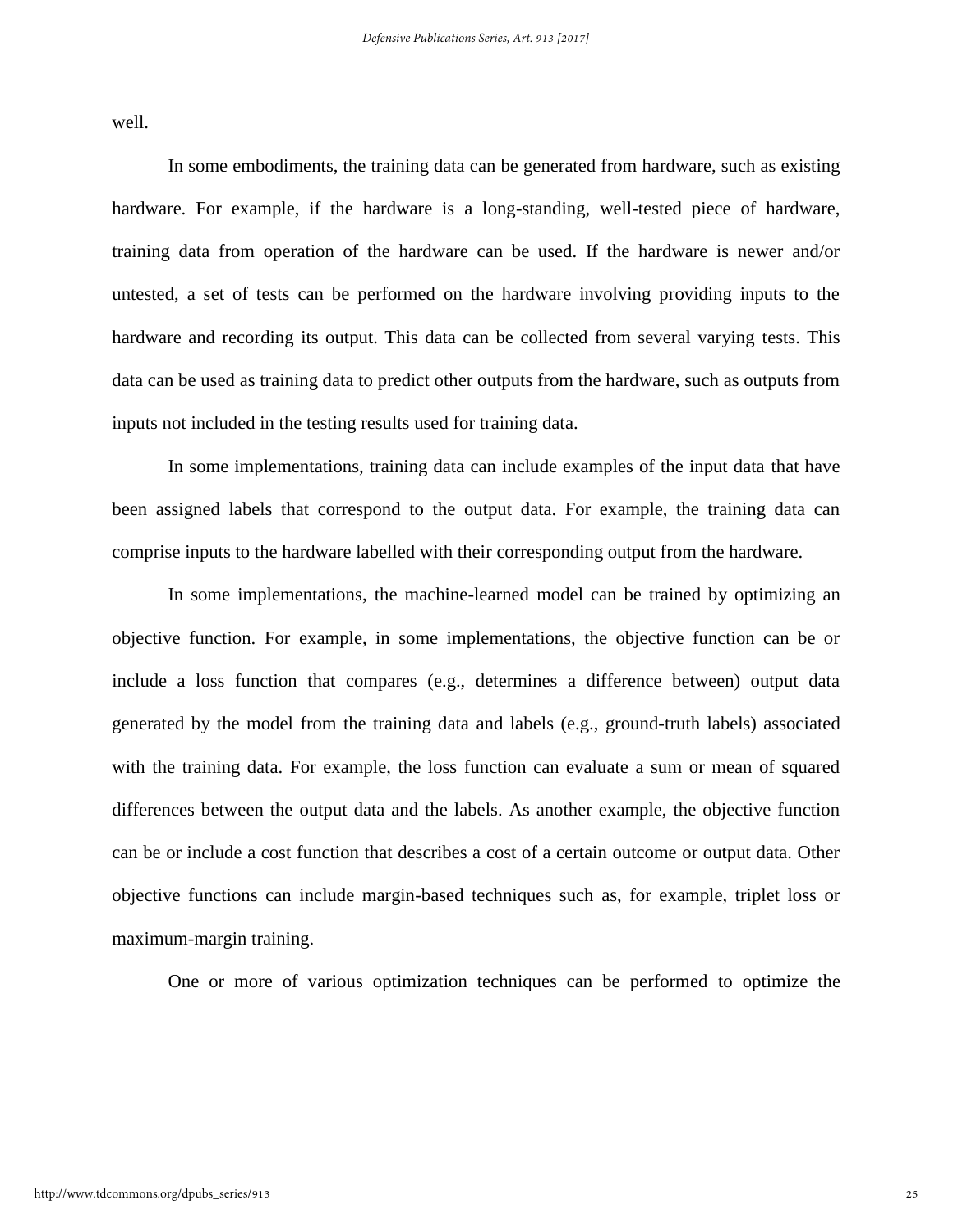objective function. For example, the optimization technique(s) can minimize or maximize the objective function. Example optimization techniques include Hessian-based techniques and gradient-based techniques, such as, for example, coordinate descent; gradient descent (e.g., stochastic gradient descent); subgradient methods; etc. Other optimization techniques include black box optimization techniques and heuristics.

In some implementations, backward propagation of errors can be used in conjunction with an optimization technique (e.g., gradient based techniques) to train a model (e.g., a multilayer model such as an artificial neural network). For example, an iterative cycle of propagation and model parameter (e.g., weights) update can be performed to train the model. Example backpropagation techniques include truncated backpropagation through time, Levenberg-Marquardt backpropagation, etc.

In some implementations, the machine-learned models described herein can be trained using unsupervised learning techniques. Unsupervised learning can include inferring a function to describe hidden structure from unlabeled data. For example, a classification or categorization may not be included in the data. Unsupervised learning techniques can be used to produce machine-learned models capable of performing clustering, anomaly detection, learning latent variable models, or other tasks.

In some implementations, the machine-learned models described herein can be trained using semi-supervised techniques which combine aspects of supervised learning and unsupervised learning.

In some implementations, the machine-learned models described herein can be trained or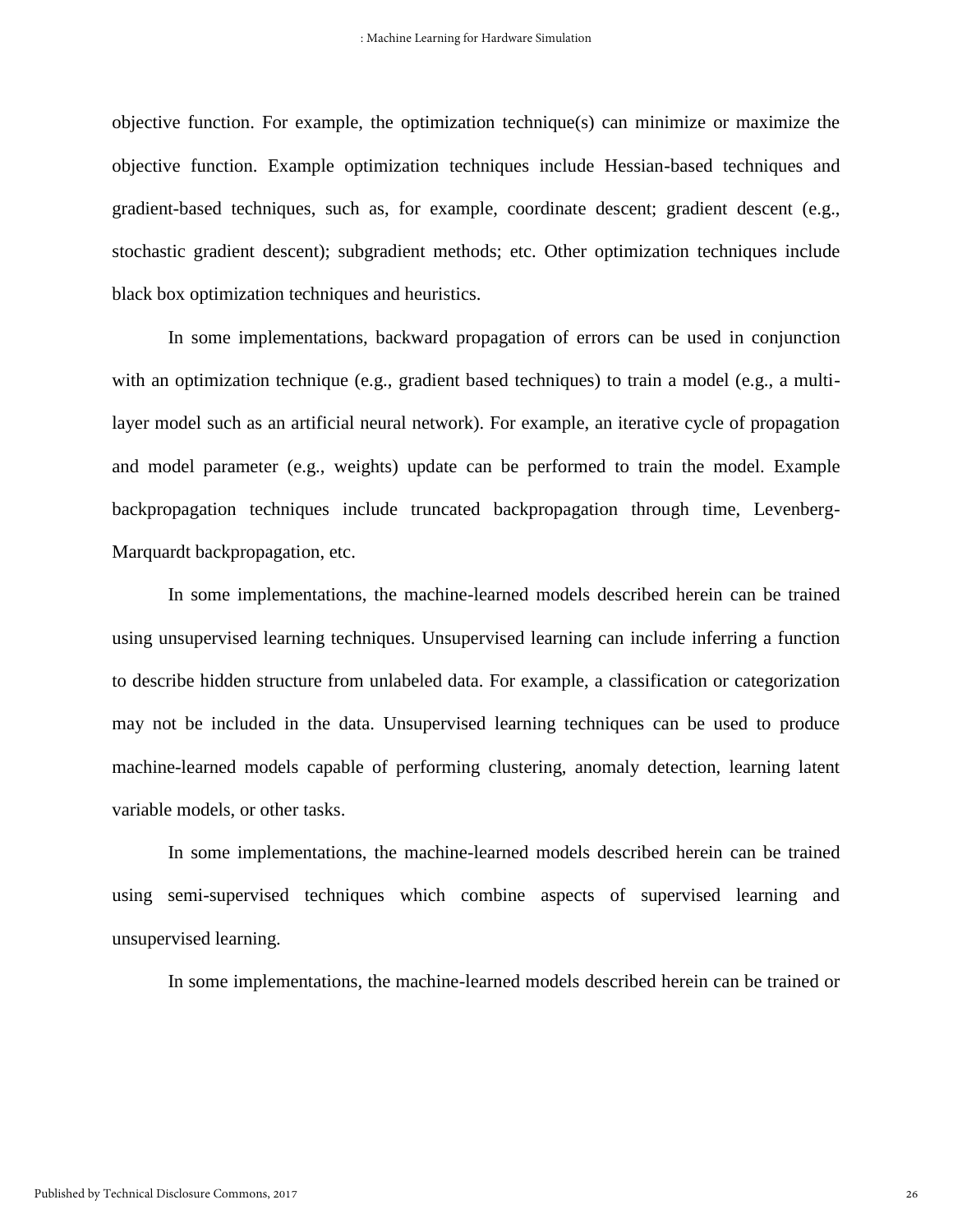otherwise generated through evolutionary techniques or genetic algorithms.

In some implementations, the machine-learned models described herein can be trained using reinforcement learning. In reinforcement learning, an agent (e.g., model) can take actions in an environment and learn to maximize rewards and/or minimize penalties that result from such actions. Reinforcement learning can differ from the supervised learning problem in that correct input/output pairs are not presented, nor sub-optimal actions explicitly corrected.

In some implementations, one or more generalization techniques can be performed during training to improve the generalization of the machine-learned model. Generalization techniques can help reduce overfitting of the machine-learned model to the training data. Example generalization techniques include dropout techniques; weight decay techniques; batch normalization; early stopping; subset selection; stepwise selection; etc.

In some implementations, the machine-learned models described herein can include or otherwise be impacted by a number of hyperparameters, such as, for example, learning rate, number of layers, number of nodes in each layer, number of leaves in a tree, number of clusters; etc. Hyperparameters can affect model performance. Hyperparameters can be hand selected or can be automatically selected through application of techniques such as, for example, grid search; black box optimization techniques (e.g., Bayesian optimization, random search, etc.); gradient-based optimization; etc. Example techniques and/or tools for performing automatic hyperparameter optimization include Hyperopt; Auto-WEKA; Spearmint; Metric Optimization Engine (MOE); etc.

In some implementations, various techniques can be used to optimize and/or adapt the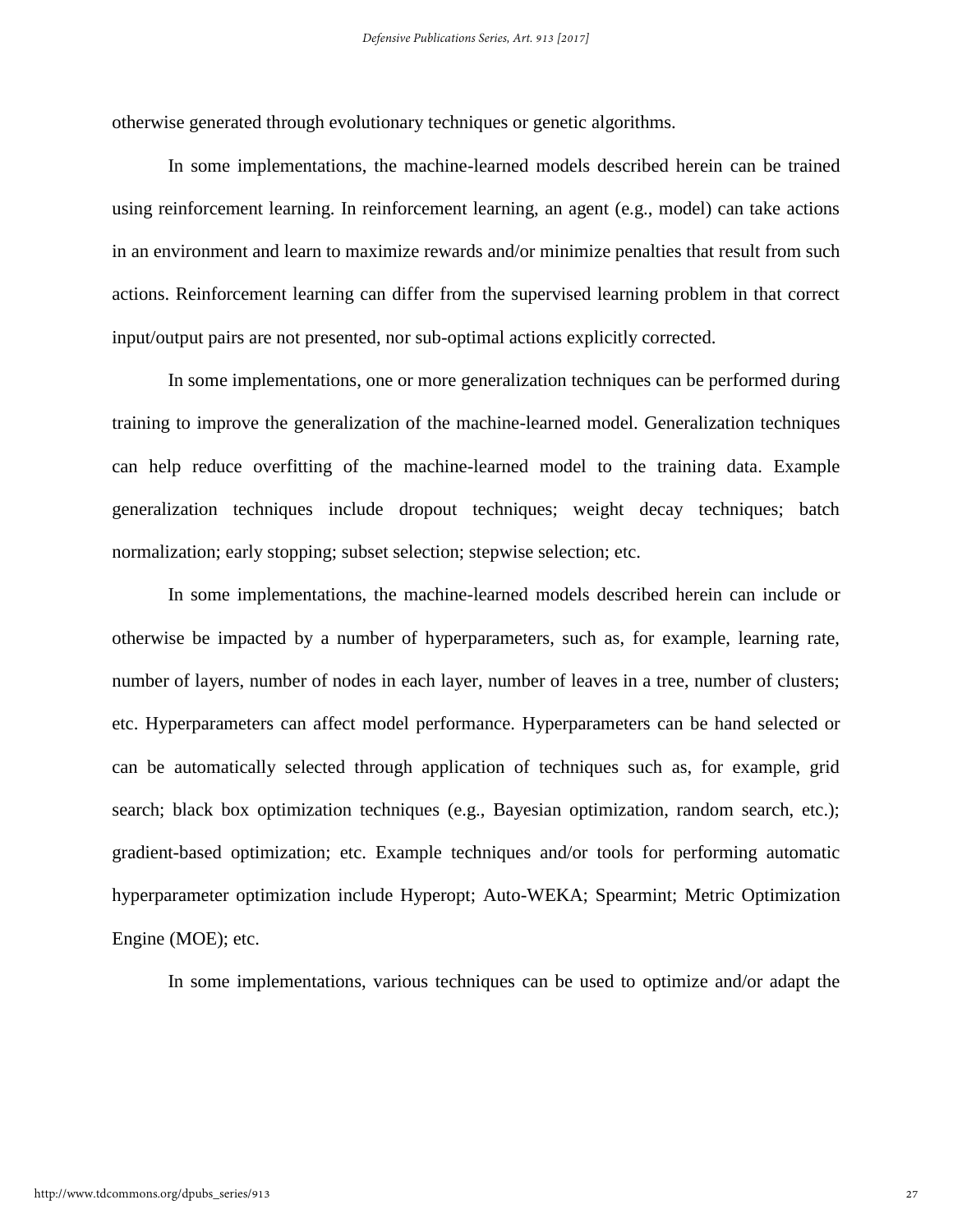learning rate when the model is trained. Example techniques and/or tools for performing learning rate optimization or adaptation include Adagrad; Adaptive Moment Estimation (ADAM); Adadelta; RMSprop; etc.

In some implementations, transfer learning techniques can be used to provide an initial model from which to begin training of the machine-learned models described herein.

In some implementations, the machine-learned models described herein can be included in different portions of computer-readable code on a computing device. In one example, the machine-learned model can be included in a particular application or program and used (e.g., exclusively) by such particular application or program. Thus, in one example, a computing device can include a number of applications and one or more of such applications can contain its own respective machine learning library and machine-learned model(s).

In another example, the machine-learned models described herein can be included in an operating system of a computing device (e.g., in a central intelligence layer of an operating system) and can be called or otherwise used by one or more applications that interact with the operating system. In some implementations, each application can communicate with the central intelligence layer (and model(s) stored therein) using an application programming interface (API) (e.g., a common, public API across all applications).

In some implementations, the central intelligence layer can communicate with a central device data layer. The central device data layer can be a centralized repository of data for the computing device. The central device data layer can communicate with a number of other components of the computing device, such as, for example, one or more sensors, a context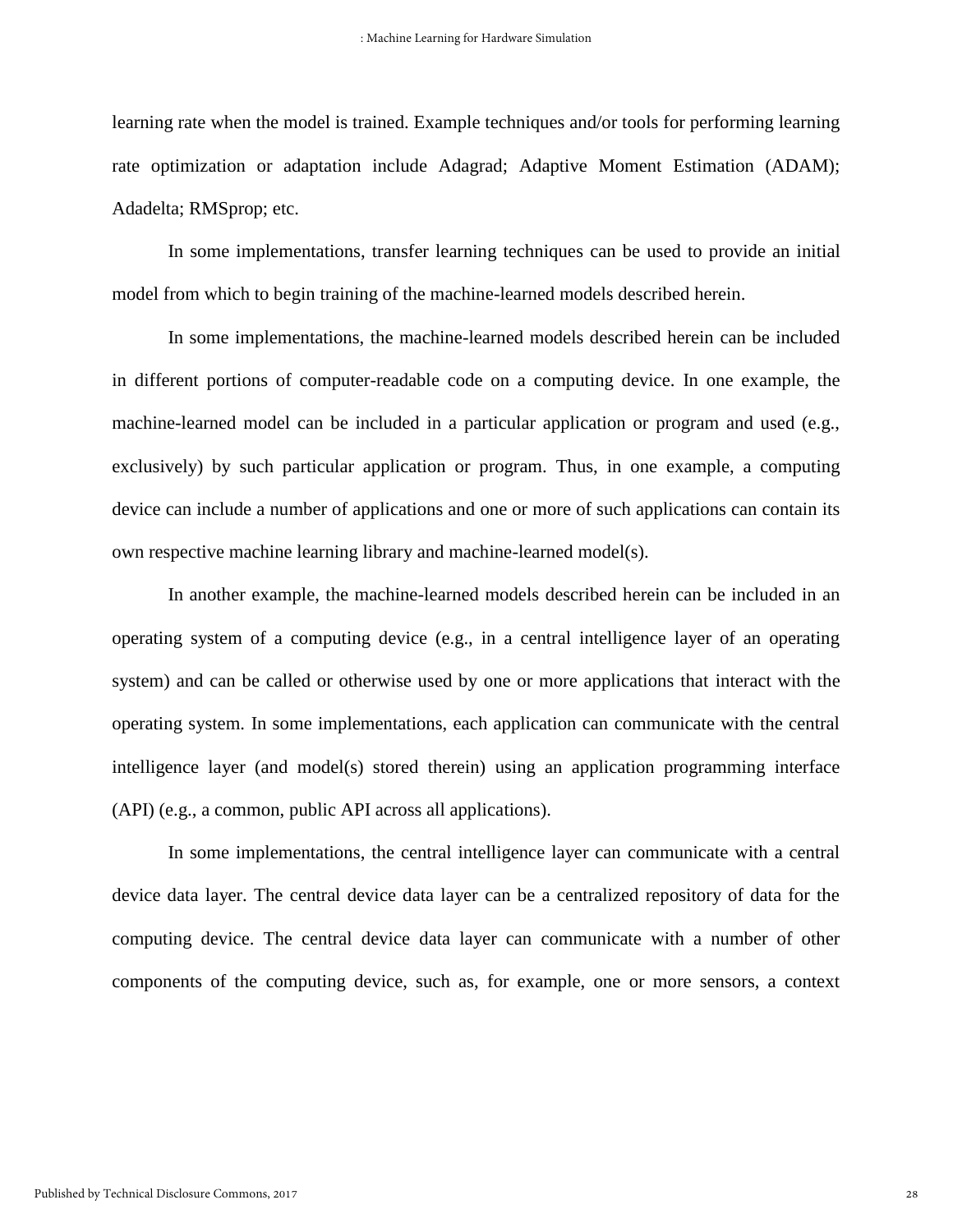manager, a device state component, and/or additional components. In some implementations, the central device data layer can communicate with each device component using an API (e.g., a private API).

The technology discussed herein makes reference to servers, databases, software applications, and other computer-based systems, as well as actions taken and information sent to and from such systems. The inherent flexibility of computer-based systems allows for a great variety of possible configurations, combinations, and divisions of tasks and functionality between and among components. For instance, processes discussed herein can be implemented using a single device or component or multiple devices or components working in combination. Databases and applications can be implemented on a single system or distributed across multiple systems. Distributed components can operate sequentially or in parallel.

In addition, the machine learning techniques described herein are readily interchangeable and combinable. Although certain example techniques have been described, many others exist and can be used in conjunction with aspects of the present disclosure.

Thus, while the present subject matter has been described in detail with respect to various specific example implementations, each example is provided by way of explanation, not limitation of the disclosure. One of ordinary skill in the art can readily make alterations to, variations of, and equivalents to such implementations. Accordingly, the subject disclosure does not preclude inclusion of such modifications, variations and/or additions to the present subject matter as would be readily apparent to one of ordinary skill in the art. For instance, features illustrated or described as part of one implementation can be used with another implementation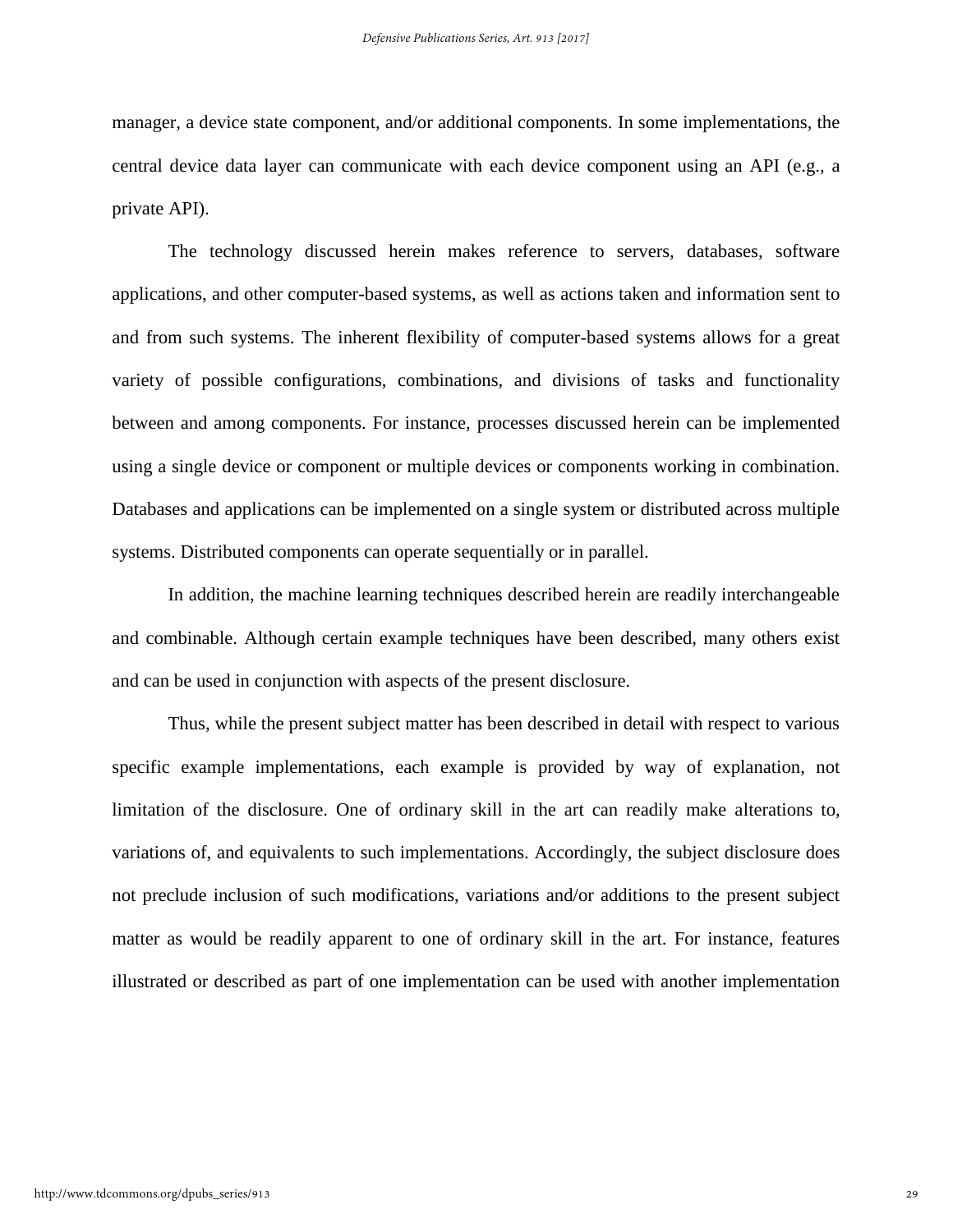to yield a still further implementation.

A brief overview of example machine-learned models and associated techniques has been provided by the present disclosure. For additional details, readers should review the following references: *Machine Learning A Probabilistic Perspective* (Murphy); *Rules of Machine Learning: Best Practices for ML Engineering* (Zinkevich); *Deep Learning* (Goodfellow); *Reinforcement Learning: An Introduction* (Sutton); and *Artificial Intelligence: A Modern Approach* (Norvig).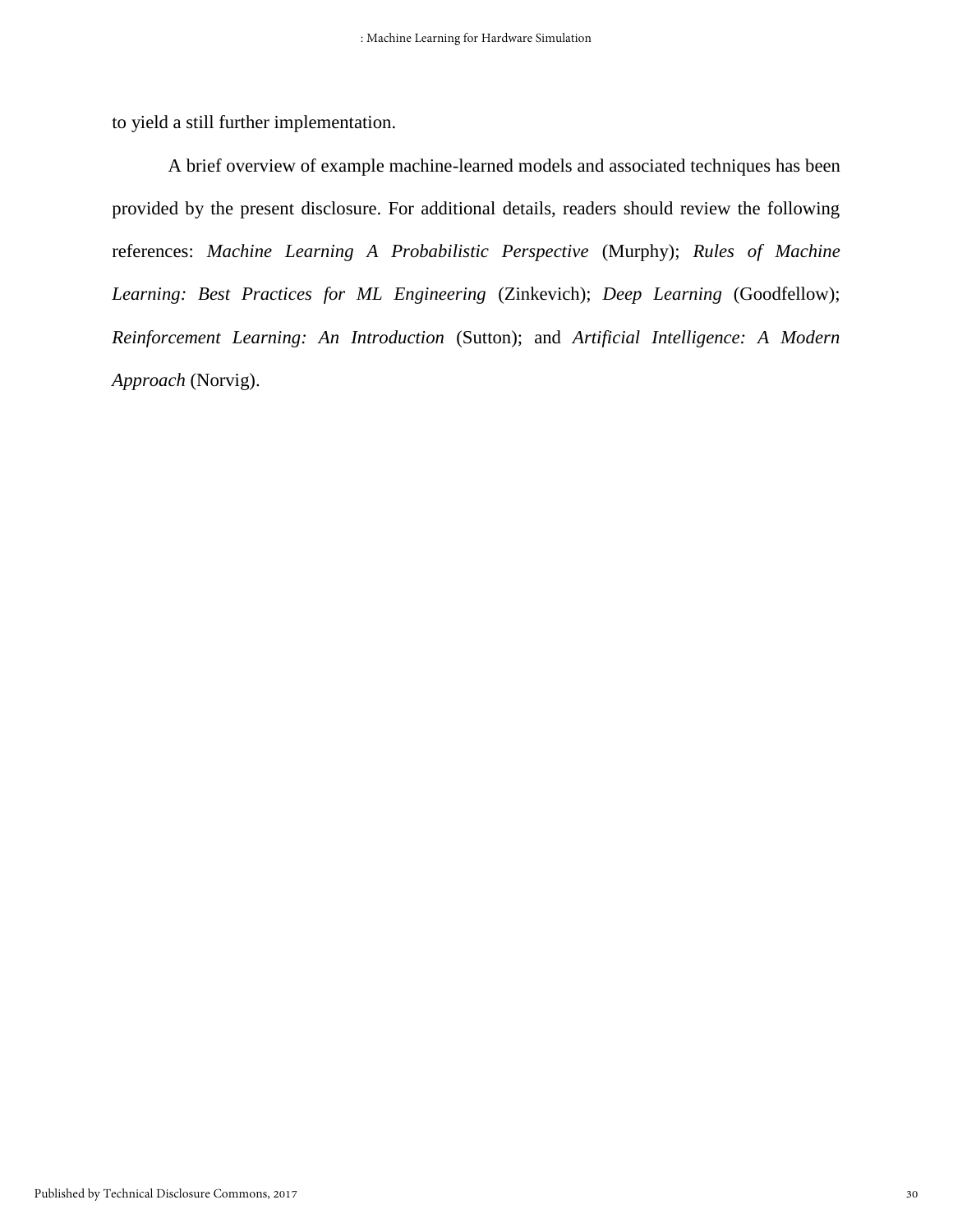



Figure 2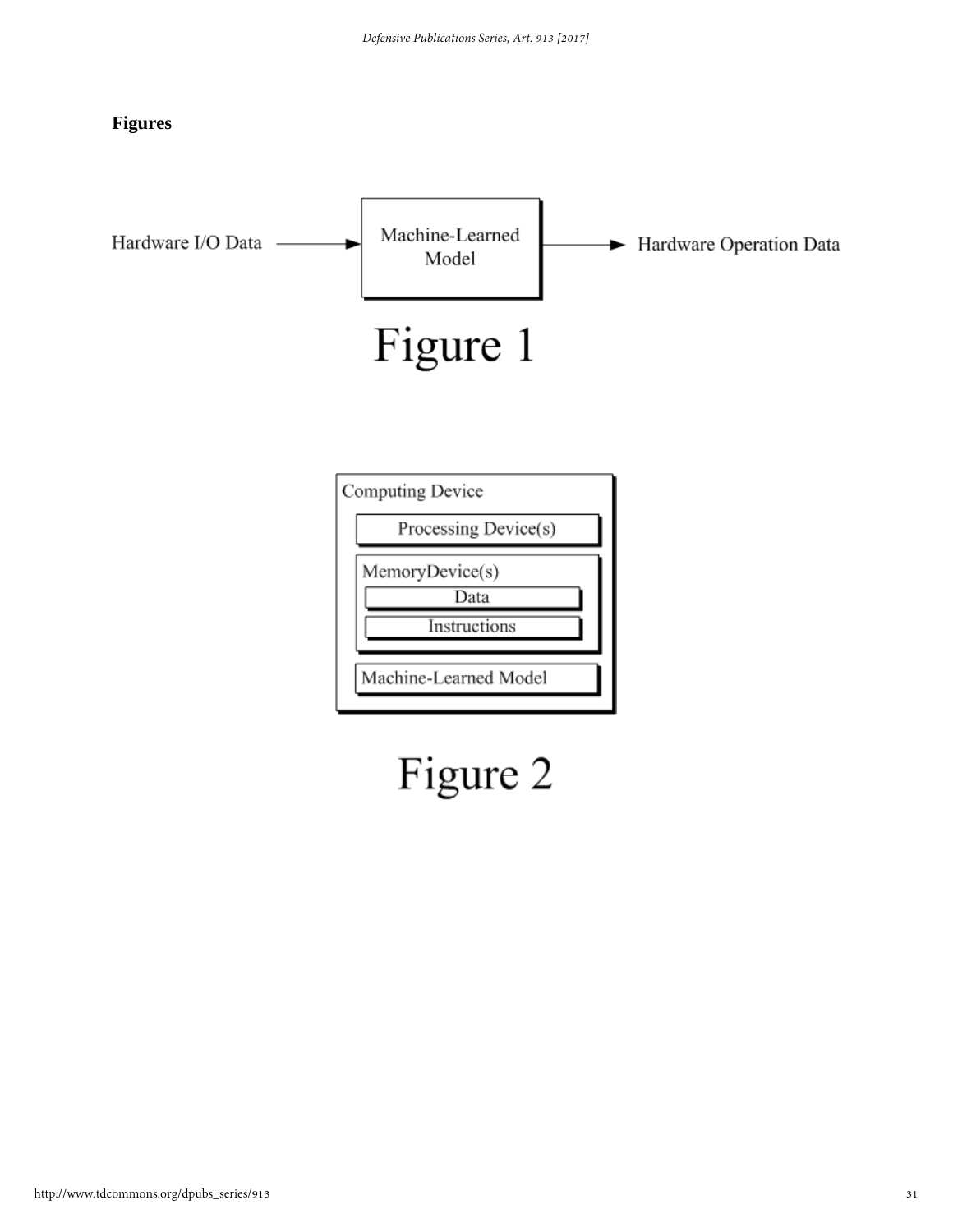



Figure 4